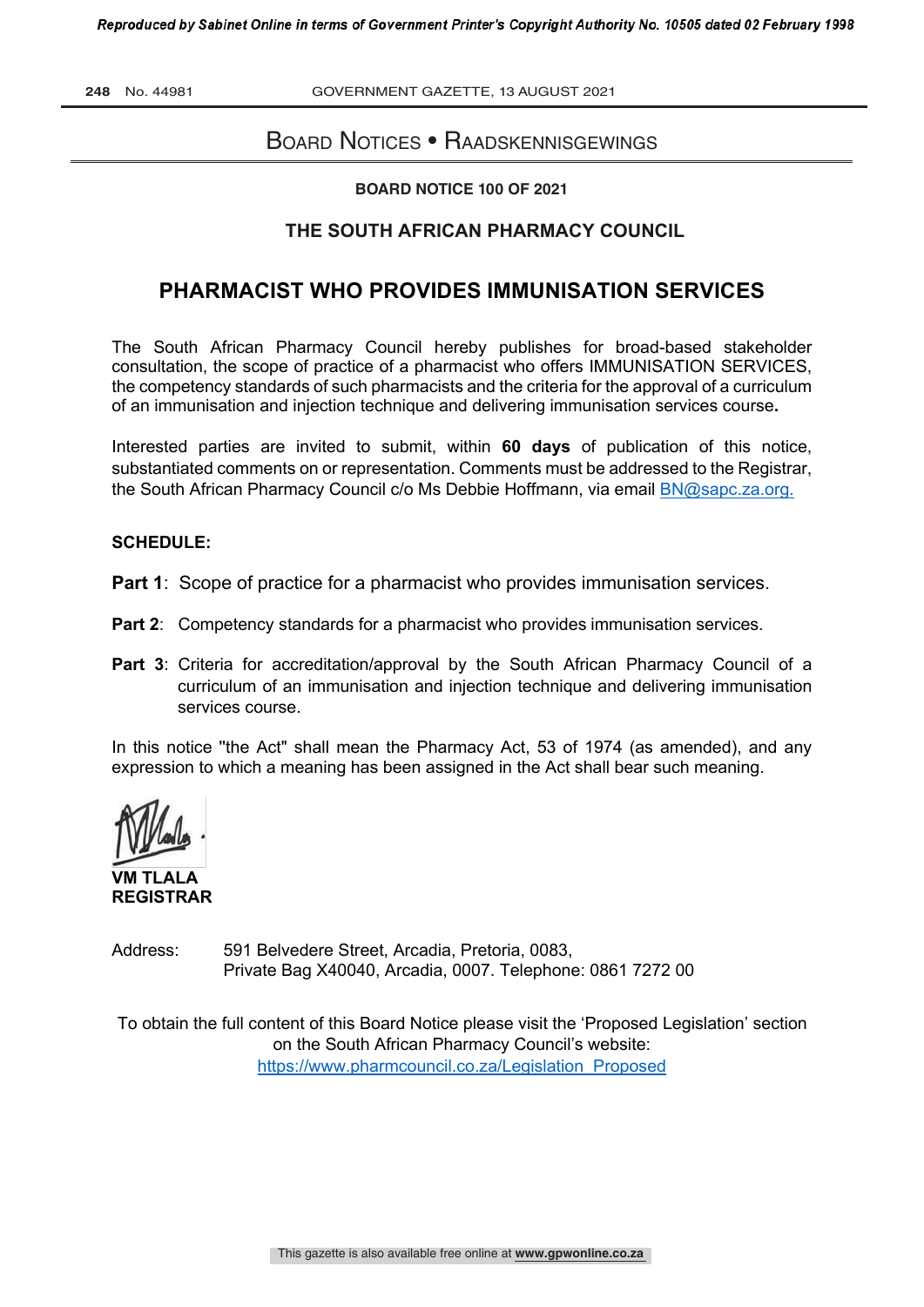

<span id="page-1-0"></span>**DRAFT COMPETENCY STANDARDS FOR A PHARMACIST PROVIDING IMMUNISATION SERVICES, SCOPE OF PRACTICE OF A PHARMACIST OFFERING SUCH SERVICES AND CRITERIA TO ACCREDIT A GENERIC SHORT COURSE FOR PHARMACISTS IN IMMUNISATION AND INJECTION TECHNIQUES, AND DELIVERING IMMUNISATION SERVICES.**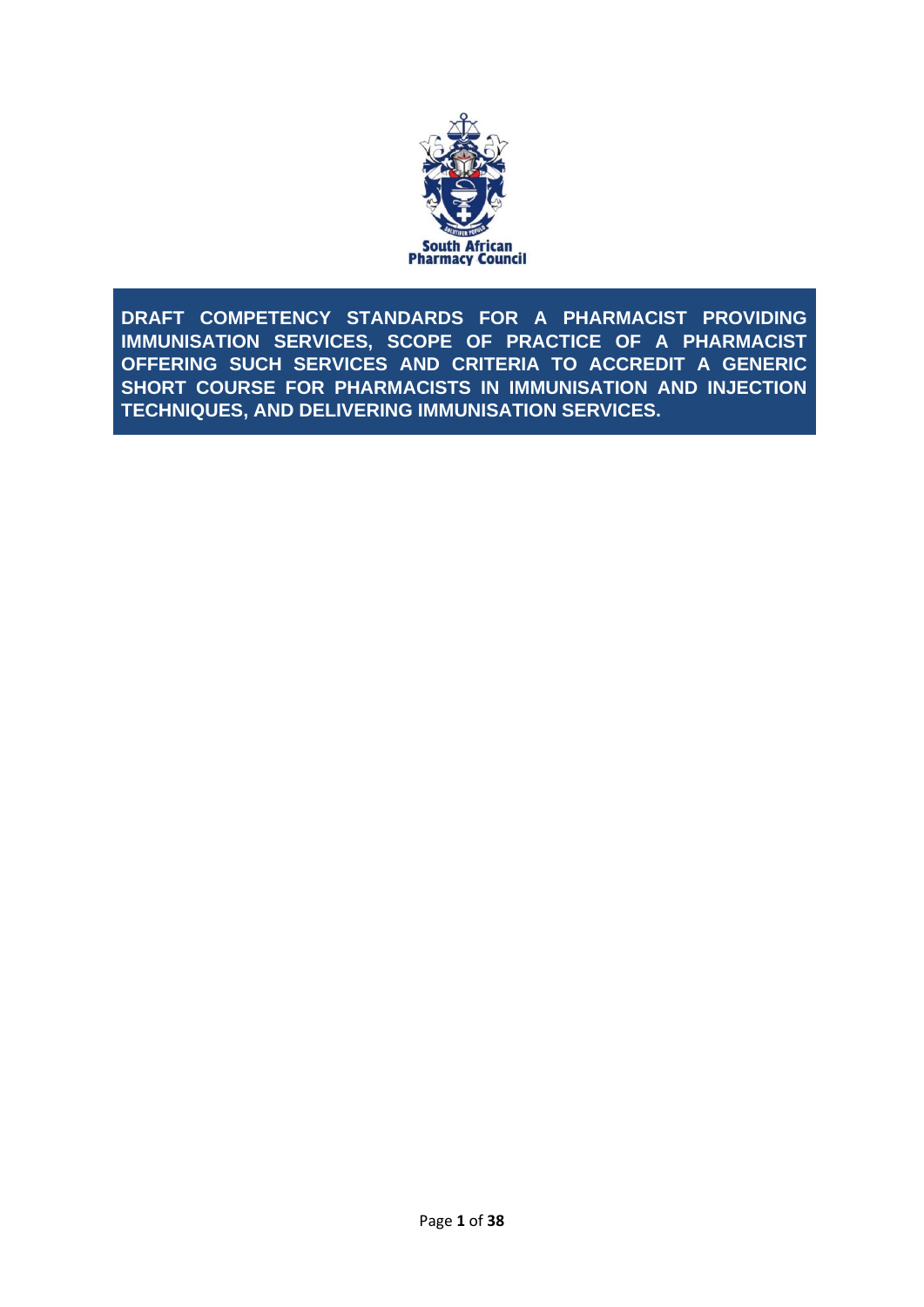#### **TABLE OF CONTENTS**

### **PART 1: SCOPE OF PRACTICE FOR A PHARMACIST PROVIDING IMMUNISATION SERVICES**

| PART 2: DRAFT COMPETENCY STANDARDS FOR A PHARMACIST PROVIDING                      |  |
|------------------------------------------------------------------------------------|--|
|                                                                                    |  |
|                                                                                    |  |
| 3. Summary of competency standards for pharmacist providing immunisation services5 |  |
|                                                                                    |  |
| <b>DOMAIN 2: SAFE AND RATIONAL USE OF VACCINE AND ADMINISTRATION DEVICE 8</b>      |  |
|                                                                                    |  |
|                                                                                    |  |
|                                                                                    |  |
|                                                                                    |  |

**PART 3**: **CRITERIA TO ACCREDIT A GENERIC SHORT COURSE FOR PHARMACISTS IN IMMUNISATION AND INJECTION TECHNIQUES, AND DELIVERING IMMUNISATION SERVICES.**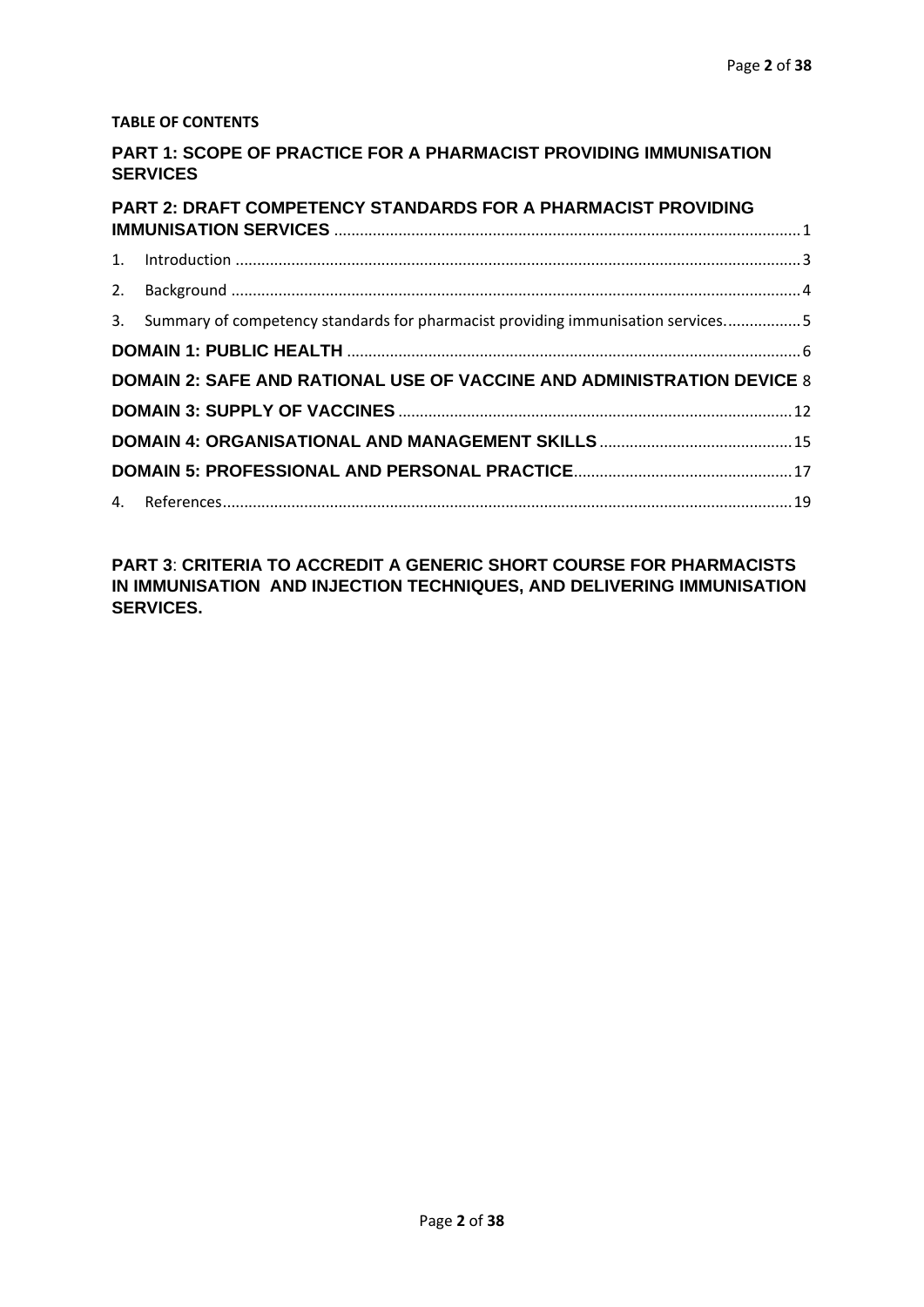#### <span id="page-3-0"></span>**PART 1 SCOPE OF PRACTICE FOR A PHARMACIST OFFERING IMMUNISATION SERVICES**

In addition to the acts and services which form part of the scope of practice of the pharmacist as prescribed in terms of Regulations 3 and 4 of the *Regulations relating to the practice of Pharmacy* (GNR 1158, published on 20 November 2000), a pharmacist who has completed the supplementary training on immunisation and injection techniques; and has obtained a section 22A(15) permit, may be allowed to acquire, possess, use and supply vaccines and medicines required for adjunct therapy and perform consultations with patients at a pharmacy or in an approved setting, which includes:

- (a) comprehensive patient history taking;
- (b) administering of vaccines in line with the Expanded Programme on Immunisation in South Africa (EPI-SA) and any other vaccine programme as may be approved by the Director-General (Health);
- (c) monitoring of the outcomes of the immunisation;
- (d) treating of adverse events following immunisation and anaphylactic shock; and reporting of adverse events;
- (e) referral to another health care provider where necessary; and
- (f) record keeping and maintaining confidentiality.

#### **PART 2: COMPETENCY STANDARDS**

#### **1. Introduction**

The South African Pharmacy Council is committed to its mandate to ensure that pharmacists and pharmacy support personnel have the necessary knowledge and skills to deliver the best possible pharmaceutical services to the people of South Africa. This is achieved by monitoring trends in education and practice, both nationally and internationally. FIP report (2016) acknowledges the fact that the role of pharmacists in immunisation and vaccination varies across the world. Pharmacists are involved in ensuring the safe supply and dispensing of vaccines, as well as advocating for immunisation, while in other countries, pharmacist are also empowered to organise vaccinations activities and campaigns as well as actual administrations of vaccines to those in need.

In recent years, competency mapping has been identified as a way of ensuring that pharmacy professionals are equipped with the specific skills, knowledge, abilities, and behaviours that are needed to work effectively.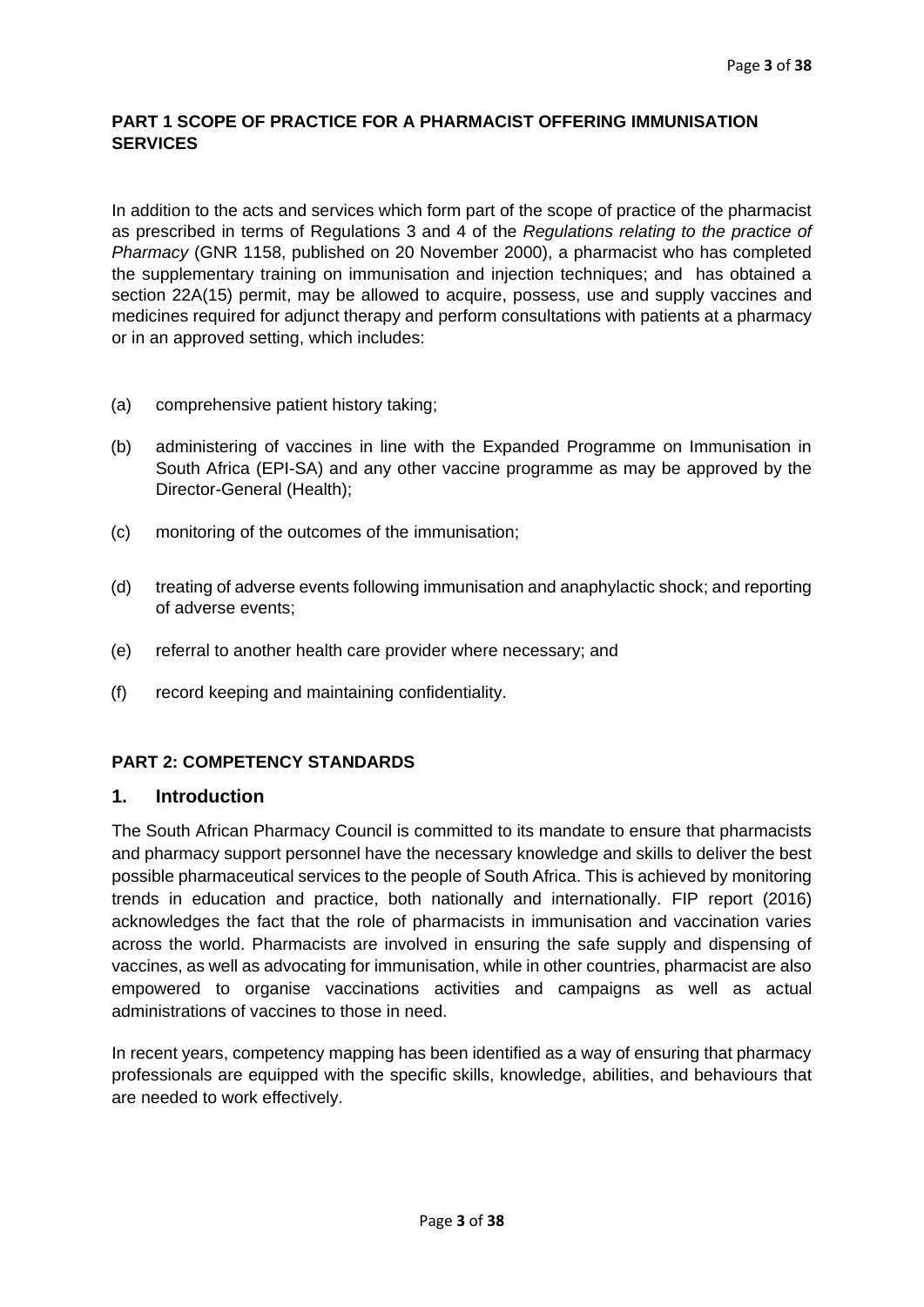# <span id="page-4-0"></span>**2. Background**

Regulation 18(6)(b) of the Regulations relating to the practice of pharmacy indicates the provision of immunisation as part of the scope of practice of a pharmacist which can be provided in a community or institutional pharmacy provided that the pharmacist is competent to provide the service and is in possession of section 22A (15) permit. Rule 2.14 of the *Rules relating to good pharmacy practice* further support pharmacist's involvement in activities related to immunisation as well as the actual administration of vaccines to members of the public and acknowledge the fact that the involvement of pharmacists to immunisation activities would vary depending on the practice setting.

FIP outlines the role of pharmacists in vaccination as follows:

- (a) Advocacy Activities
- (b) Regulatory Frameworks
- (c) Vaccine administration
- (d) Training and certification
- (e) Keeping vaccination records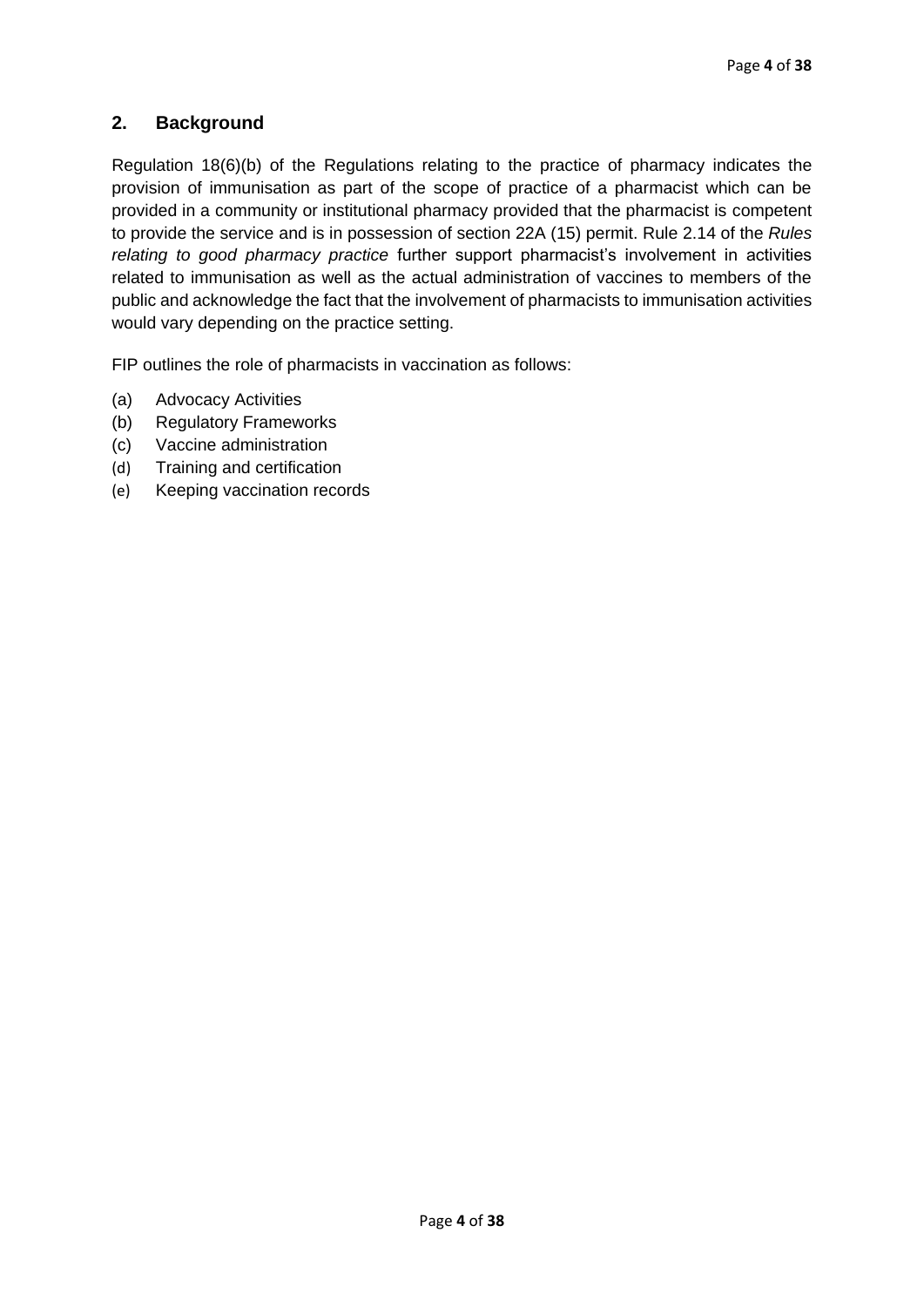| <b>DOMAIN</b> |                                  |     | <b>Competency Standard</b>                    |  |  |
|---------------|----------------------------------|-----|-----------------------------------------------|--|--|
| 1.            | <b>Public health</b>             | 1.1 | Professional advocacy                         |  |  |
|               |                                  | 1.2 | Pandemic management                           |  |  |
| 2.            | Safe and rational use of         | 2.1 | Patient consultation                          |  |  |
|               | vaccine and administration       | 2.2 | Communication with patient, caregiver, and    |  |  |
|               | device                           |     | agent of a patient                            |  |  |
|               |                                  | 2.3 | Patient management                            |  |  |
|               |                                  | 2.4 | Vaccine and administration device safety      |  |  |
| 3.            | <b>Supply of vaccines</b>        | 3.1 | Vaccine administration                        |  |  |
|               |                                  | 3.2 | Vaccine storage and control                   |  |  |
|               |                                  | 3.3 | General housekeeping and administrative tasks |  |  |
|               |                                  |     | in the pharmacy                               |  |  |
| 4.            | <b>Organisational and</b>        | 4.1 | Quality assurance                             |  |  |
|               | management skills                | 4.2 | Record keeping                                |  |  |
|               |                                  | 4.3 | Policy development                            |  |  |
| 5.            | <b>Professional and personal</b> | 5.1 | Professional practice                         |  |  |
|               | practice                         | 5.2 | Ethical and legal practice                    |  |  |
|               |                                  | 5.3 | Continuing professional development           |  |  |
|               |                                  |     |                                               |  |  |

<span id="page-5-0"></span>**3. Summary of competency standards for pharmacist providing immunisation services.**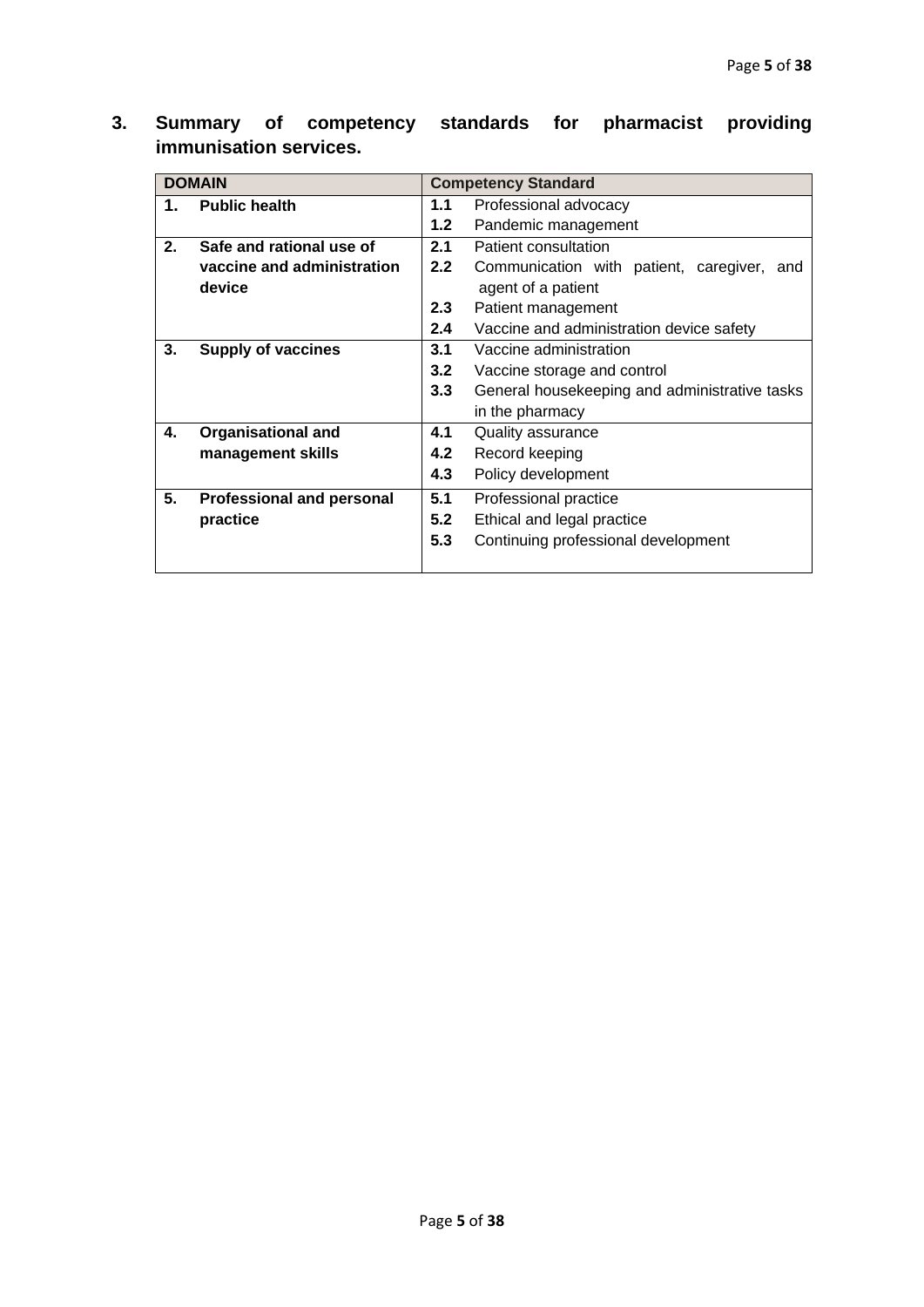### <span id="page-6-0"></span>**DOMAIN 1: PUBLIC HEALTH**

### **INTRODUCTION**

Domain 1 covers competencies that are required in both the public and private healthcare sectors to promote health and wellness through the provision of healthcare information and education to the public and other members of the healthcare team.

The domain covers competencies that are required to advocate vaccination and promote health.

The public health domain competencies are:

- 1.1 Professional advocacy
- 1.2 Pandemic management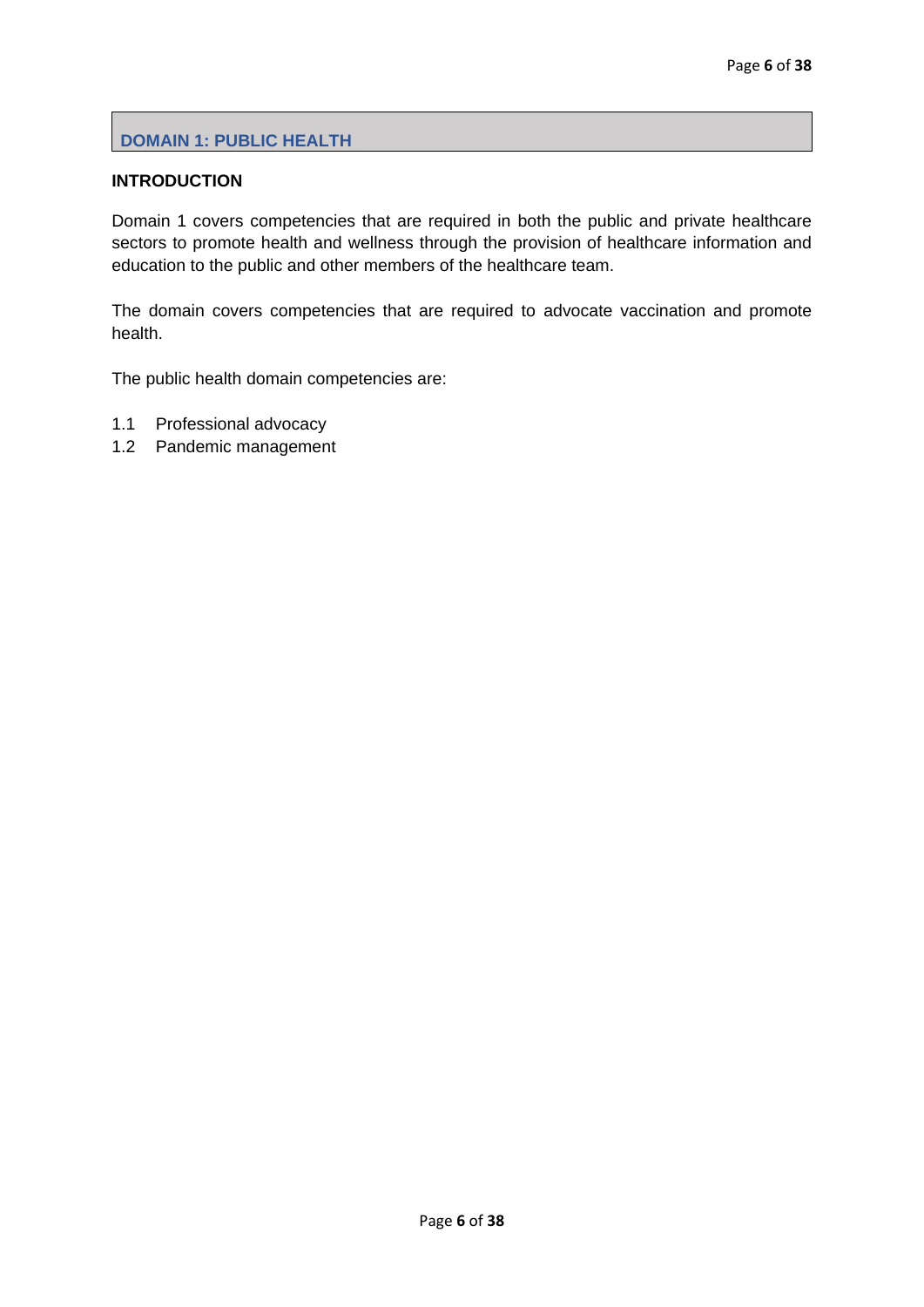| <b>DOMAIN 1: PUBLIC HEALTH</b>                       |                       |       |                                                                                                     |  |
|------------------------------------------------------|-----------------------|-------|-----------------------------------------------------------------------------------------------------|--|
| <b>COMPETENCIES</b><br><b>BEHAVIOURAL STATEMENTS</b> |                       |       |                                                                                                     |  |
| 1.1                                                  | Professional advocacy | 1.1.1 | Understand the epidemiology of and patient populations at risk<br>for vaccine-preventable diseases. |  |
|                                                      |                       | 1.1.2 | Understand public health goals for immunisation.                                                    |  |
|                                                      |                       | 1.1.3 | Contribute to the development and distribution of vaccines.                                         |  |
| 1.2                                                  | Pandemic management   | 1.2.1 | Assist in the implementation of vaccine schedules for any<br>pandemic management.                   |  |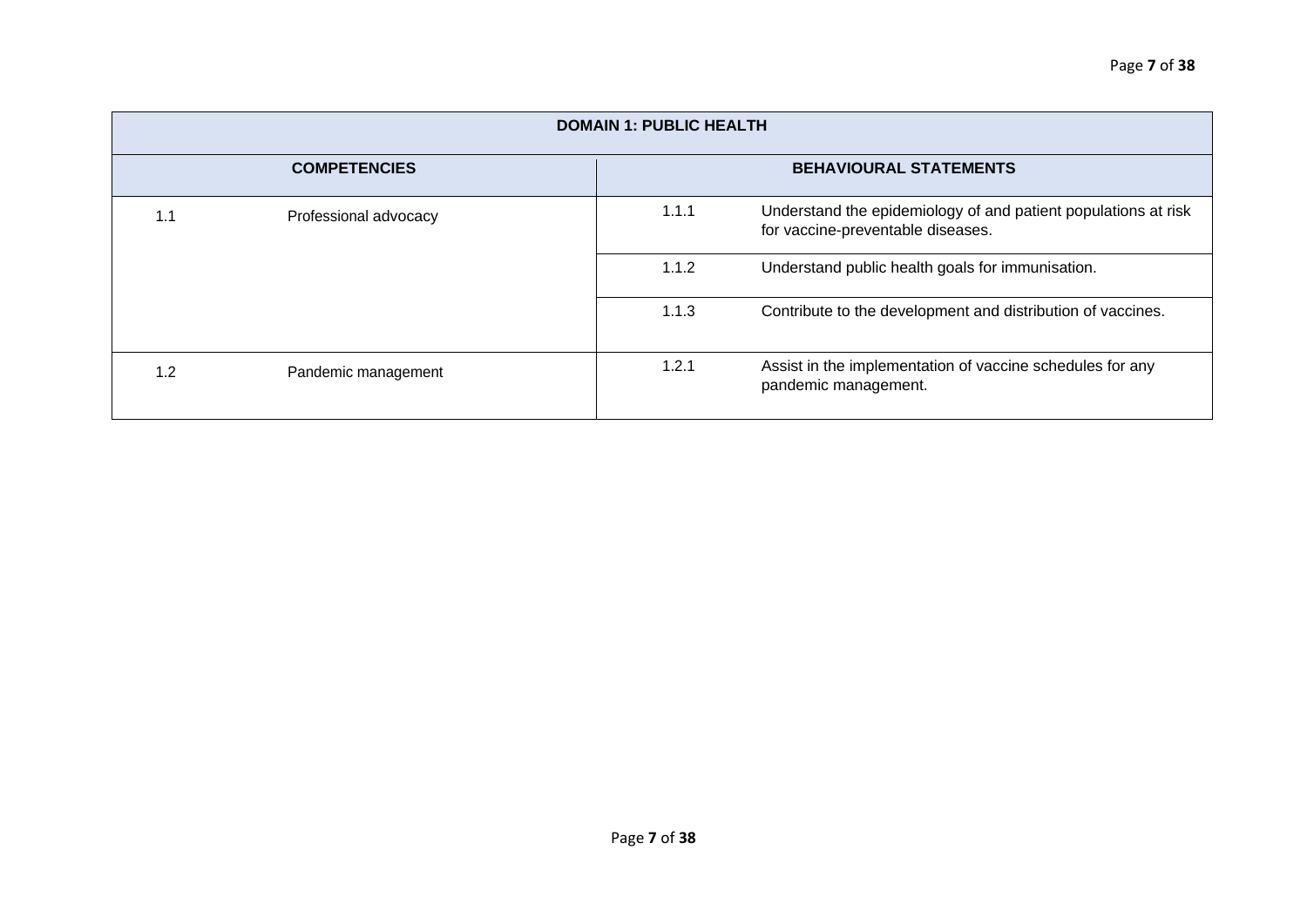### <span id="page-8-0"></span>**DOMAIN 2: SAFE AND RATIONAL USE OF VACCINE AND ADMINISTRATION DEVICE**

### **INTRODUCTION**

Domain 2 covers competencies that are required to ensure safe and rational use of vaccines and administration devices, in this domain effective verbal and non-verbal methods of communication with patients are essential competencies.

The competencies required in the domain for the safe and rational use of vaccines are:

- 2.1 Patient consultation
- 2.2 Communication with patient, caregiver, and agent of a patient
- 2.3 Patient management
- 2.4 Vaccine and administration device safety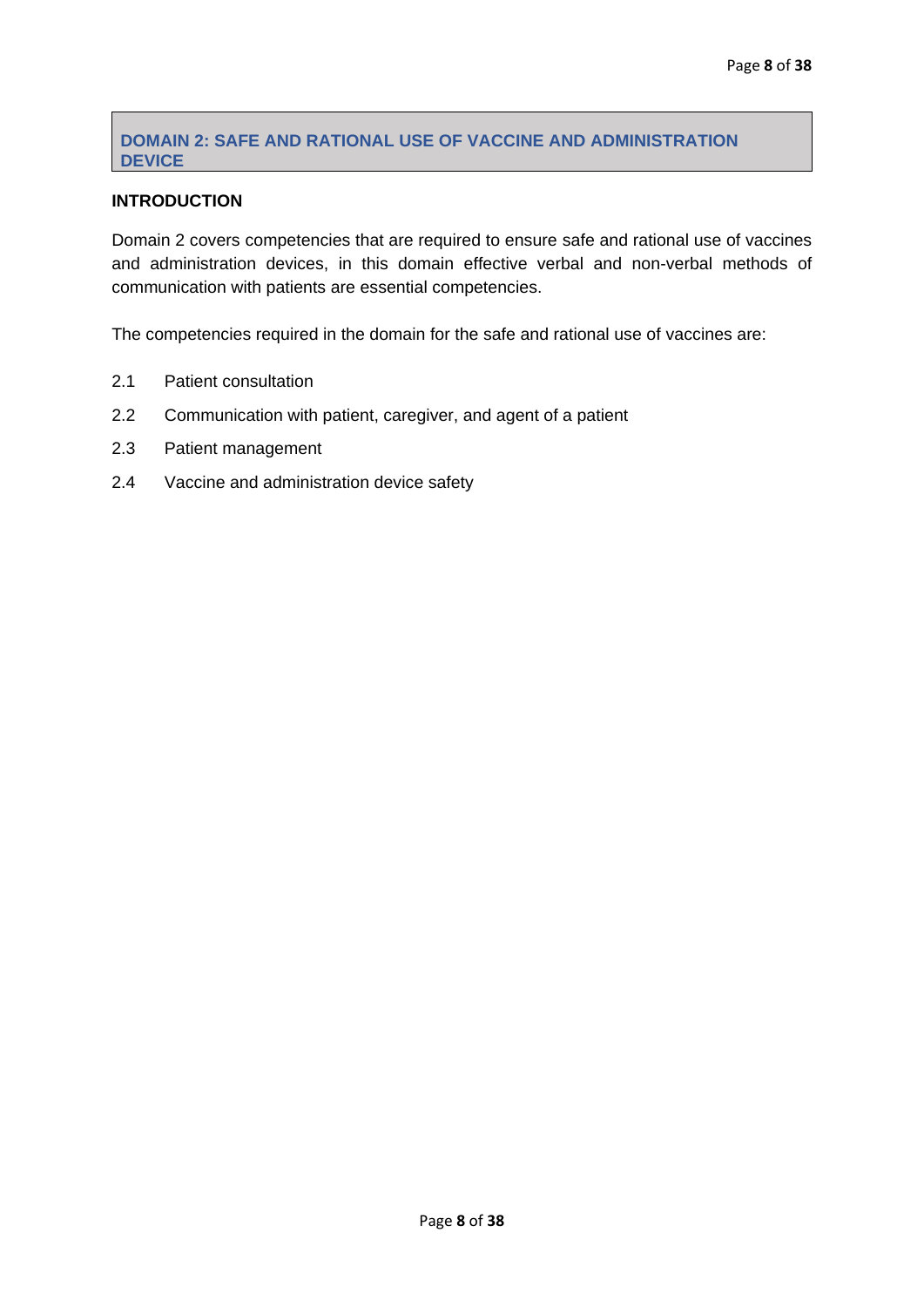| <b>DOMAIN 2: SAFE AND RATIONAL USE OF VACCINES AND ADMINISTRATION DEVICES</b> |                                                                                                       |  |  |  |
|-------------------------------------------------------------------------------|-------------------------------------------------------------------------------------------------------|--|--|--|
| <b>COMPETENCIES</b>                                                           | <b>BEHAVIOURAL STATEMENTS</b>                                                                         |  |  |  |
| 2.1 Patient consultation                                                      | 2.1.1 Ensure that there is a consultation/private area appropriate for<br>administration of vaccines. |  |  |  |
|                                                                               | 2.1.2 Ensure that all necessary equipment is available in the consultation area.                      |  |  |  |
|                                                                               | 2.1.3 Obtain an informed written/electronic patient consent.                                          |  |  |  |
|                                                                               | 2.1.4 Establish if a person meets the vaccination criteria.                                           |  |  |  |
|                                                                               | 2.1.5 Undertake a thorough pre-vaccination assessment.                                                |  |  |  |
|                                                                               | 2.1.6 Maintain patient privacy.                                                                       |  |  |  |
| 2.2 Communication with patient, caregiver, and agent of a patient             | 2.2.1 Explain the procedure to the patient.                                                           |  |  |  |
|                                                                               | 2.2.2 Establish an effective and robust communication system.                                         |  |  |  |
|                                                                               | 2.2.3 Advise consumers on any boosters and post-administration care.                                  |  |  |  |
|                                                                               |                                                                                                       |  |  |  |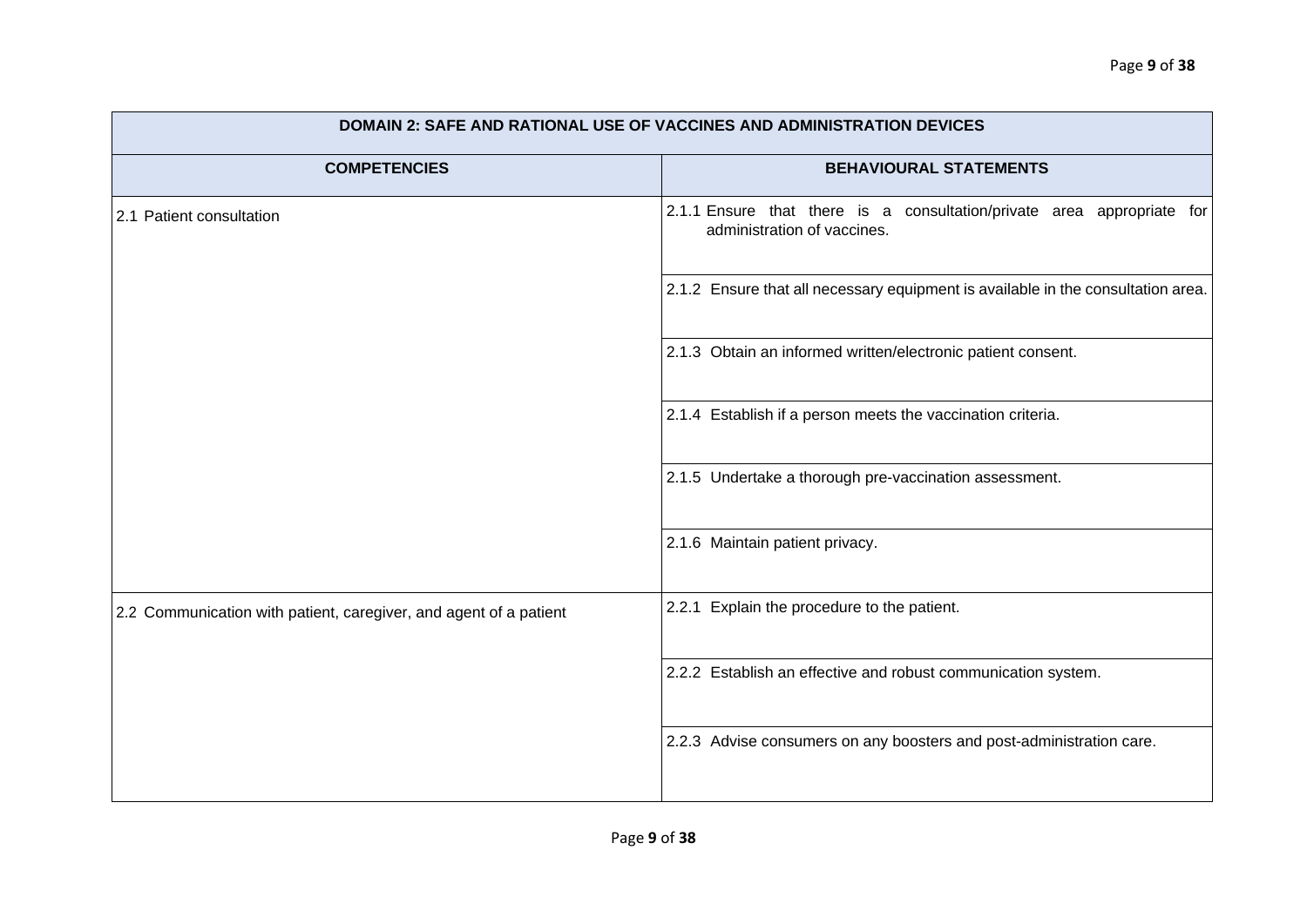|                        | 2.2.4 Describe the service to the patient.                                                                                                                                                                                                                                                                                                                 |
|------------------------|------------------------------------------------------------------------------------------------------------------------------------------------------------------------------------------------------------------------------------------------------------------------------------------------------------------------------------------------------------|
|                        | 2.2.5 Communicate the benefits of vaccination versus the risk of disease.                                                                                                                                                                                                                                                                                  |
|                        | 2.2.6 Have knowledge of the relevant diseases and vaccines to be able to<br>explain the vaccination to the individual, parent or guardian of the<br>individual who is to consent to the vaccination on behalf of the individual,<br>to ensure that the individual or parent or guardian of the individual can<br>give informed consent to the vaccination. |
|                        | 2.2.7 Provide reassurance to the patient/parent/carer-giver.                                                                                                                                                                                                                                                                                               |
|                        | 2.2.8 Provide advice on potential adverse events.                                                                                                                                                                                                                                                                                                          |
| 2.3 Patient management | 2.3.1<br>Screen patients for contraindications.                                                                                                                                                                                                                                                                                                            |
|                        | Identify the signs and symptoms of adverse reactions to vaccines.<br>2.3.2                                                                                                                                                                                                                                                                                 |
|                        | 2.3.3<br>Monitor the patient for adverse events following immunisation<br>including anaphylactic shock.                                                                                                                                                                                                                                                    |
|                        |                                                                                                                                                                                                                                                                                                                                                            |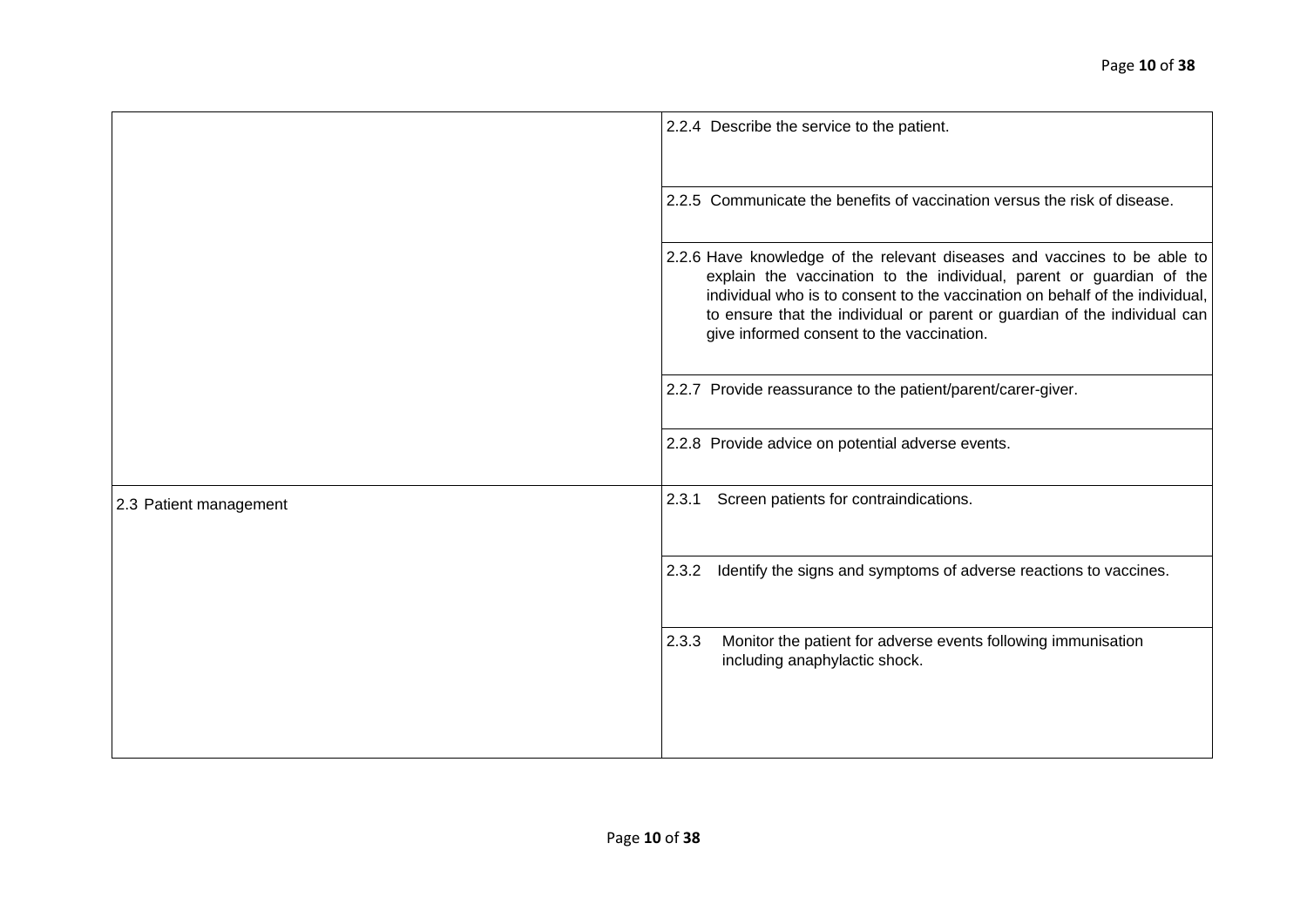|                                              | 2.3.4 | Provide management of adverse events following immunisation<br>including the performance of cardio-pulmonary resuscitation and refer<br>to an appropriate healthcare professional where necessary. |
|----------------------------------------------|-------|----------------------------------------------------------------------------------------------------------------------------------------------------------------------------------------------------|
|                                              | 2.3.5 | Provide the patient with post vaccination care.                                                                                                                                                    |
| 2.4 Vaccine and administration device safety | 2.4.1 | Manage the logistics (including cold chain management), administration<br>and post vaccination care of both on and off-site vaccination.                                                           |
|                                              | 2.4.2 | Take appropriate action in the event of a needle stick injury or spillage<br>of blood or vaccine.                                                                                                  |
|                                              | 2.4.3 | Have knowledge of the safe and effective handling of immunisation<br>products, administration device, and equipment.                                                                               |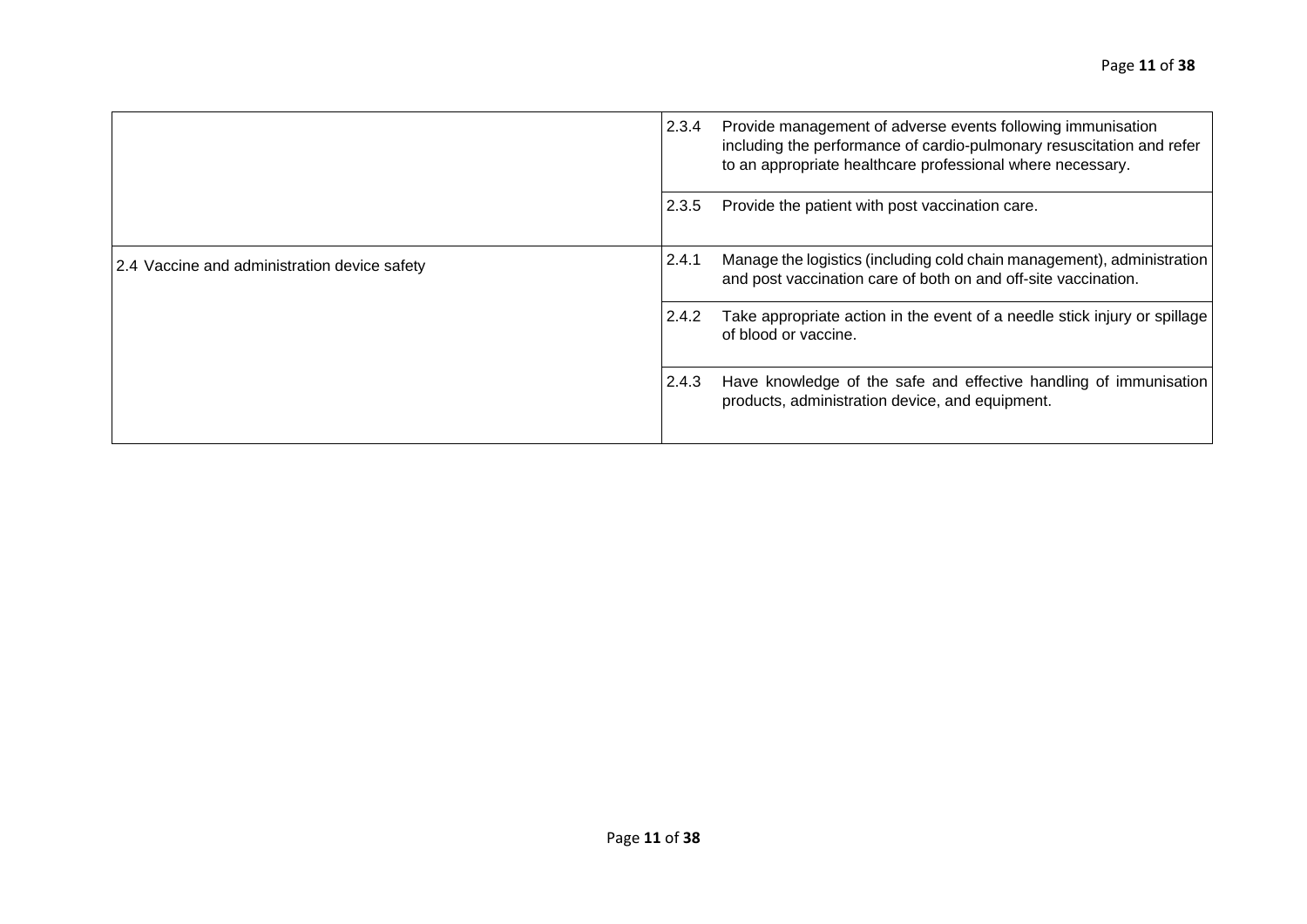### <span id="page-12-0"></span>**DOMAIN 3: SUPPLY OF VACCINES**

### **INTRODUCTION**

Domain 3 includes competencies required to address the supply of vaccines of patients, the behavioural statement in this domain includes management of the adverse effects of the vaccine.

The competencies required for the supply of vaccines domain are:

- 3.1 Vaccine administration
- 3.2 Vaccine storage and control
- 3.3 General housekeeping and administrative tasks in the pharmacy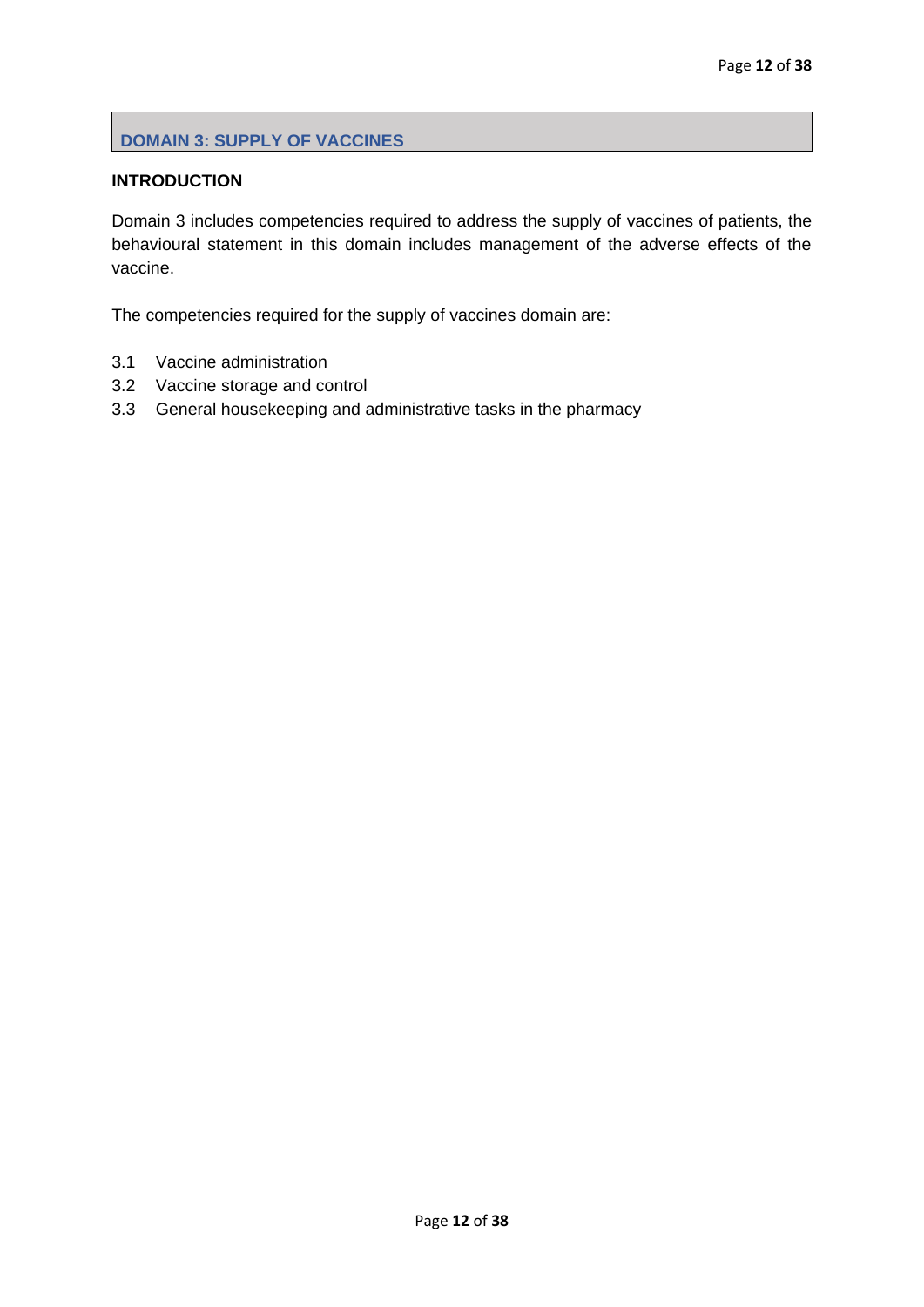| <b>DOMAIN 3: SUPPLY OF VACCINES</b>                                       |                                                                                                                   |  |  |
|---------------------------------------------------------------------------|-------------------------------------------------------------------------------------------------------------------|--|--|
| <b>COMPETENCIES</b>                                                       | <b>BEHAVIOURAL STATEMENTS</b>                                                                                     |  |  |
| 3.1 Vaccine administration                                                | 3.1.1 Administer the vaccine in accordance with protocol.                                                         |  |  |
|                                                                           | 3.1.2 Display understanding of Immunological drug interactions.                                                   |  |  |
|                                                                           | 3.1.3 Deliver vaccination services.                                                                               |  |  |
|                                                                           | 3.1.4 Demonstrate vaccine reconstitution and dosing knowledge.                                                    |  |  |
|                                                                           | 3.1.5 Demonstrate the correct administration technique and site of<br>administration for the vaccine.             |  |  |
|                                                                           | 3.1.6 Display understanding of the pharmacotherapy for the vaccine.                                               |  |  |
| 3.2 Vaccine storage and control                                           | 3.2.1 Demonstrate knowledge of vaccine stability and storage requirements.                                        |  |  |
|                                                                           | 3.2.2 Manage the transportation, storage, and administration of vaccines<br>according to cold chain requirements. |  |  |
|                                                                           | 3.2.3 Demonstrate the ability to handle temperature excursion.                                                    |  |  |
| 3.3 General housekeeping and administrative tasks in the vaccination site | 3.3.1 Take appropriate action in the event of vaccine spillage.                                                   |  |  |
|                                                                           | 3.3.2 Demonstrate the ability to source and utilise relevant reference material.                                  |  |  |
|                                                                           | 3.3.3 Take appropriate action in the event of a needle stick injury.                                              |  |  |
|                                                                           | 3.3.4 Take appropriate action in the event of blood spillage.                                                     |  |  |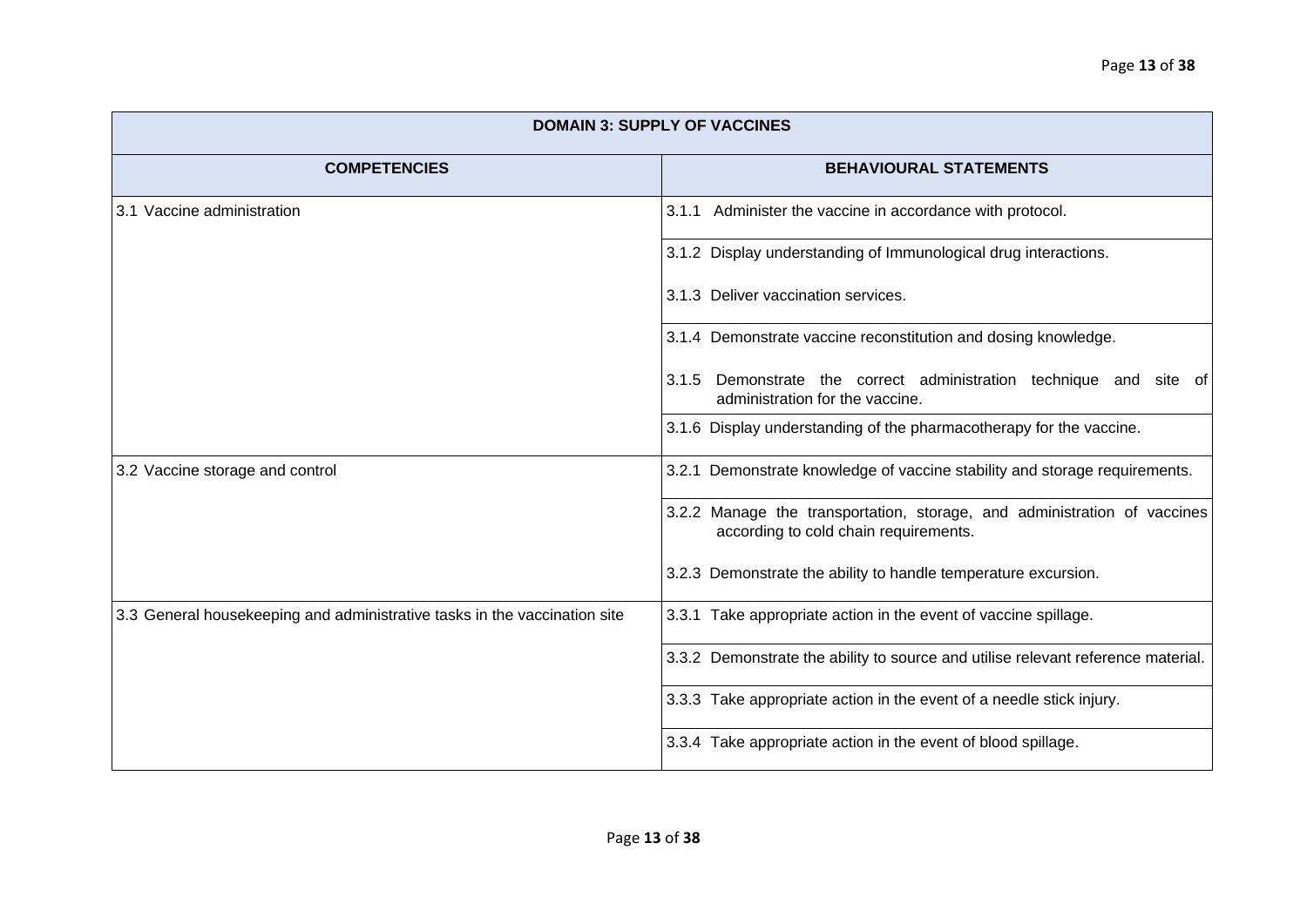| 13.3.5 | Understand how to dispose of sharps, vials, and other vaccine equipment<br>safely.                            |
|--------|---------------------------------------------------------------------------------------------------------------|
| 13.3.6 | Understand the importance of the safe disposal of clinical waste created<br>during provision of vaccinations. |
| 13.3.7 | Take responsibility for and comply with the relevant waste legislation.                                       |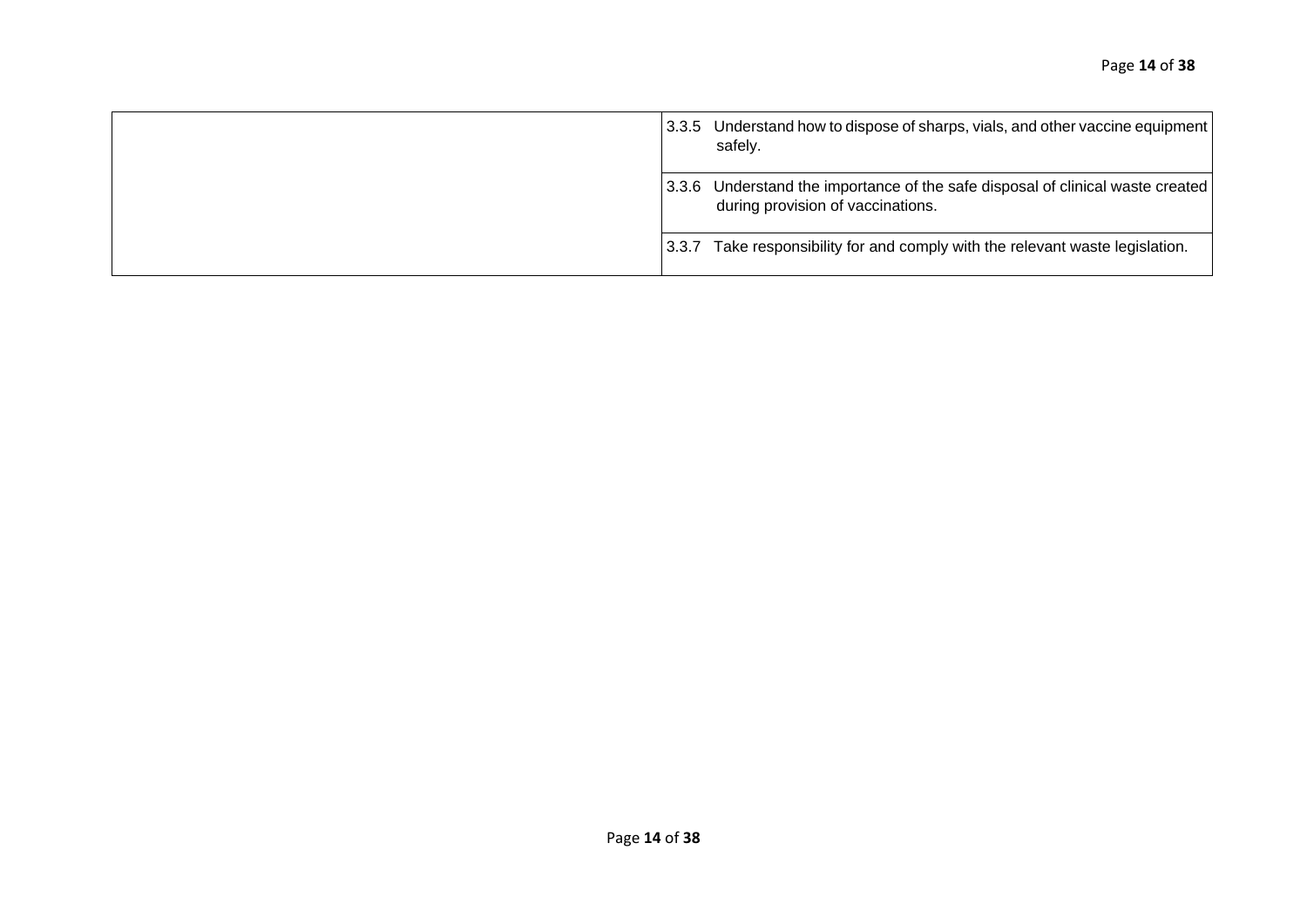### <span id="page-15-0"></span>**DOMAIN 4: ORGANISATIONAL AND MANAGEMENT SKILLS**

### **INTRODUCTION**

Domain 4 includes competencies required to ensure effective and efficient delivery of vaccination services including amongst other behavioral statements development of the required processes and procedures.

The competencies required are:

- 3.1 Quality assurance
- 3.2 Record keeping
- 3.3 Policy development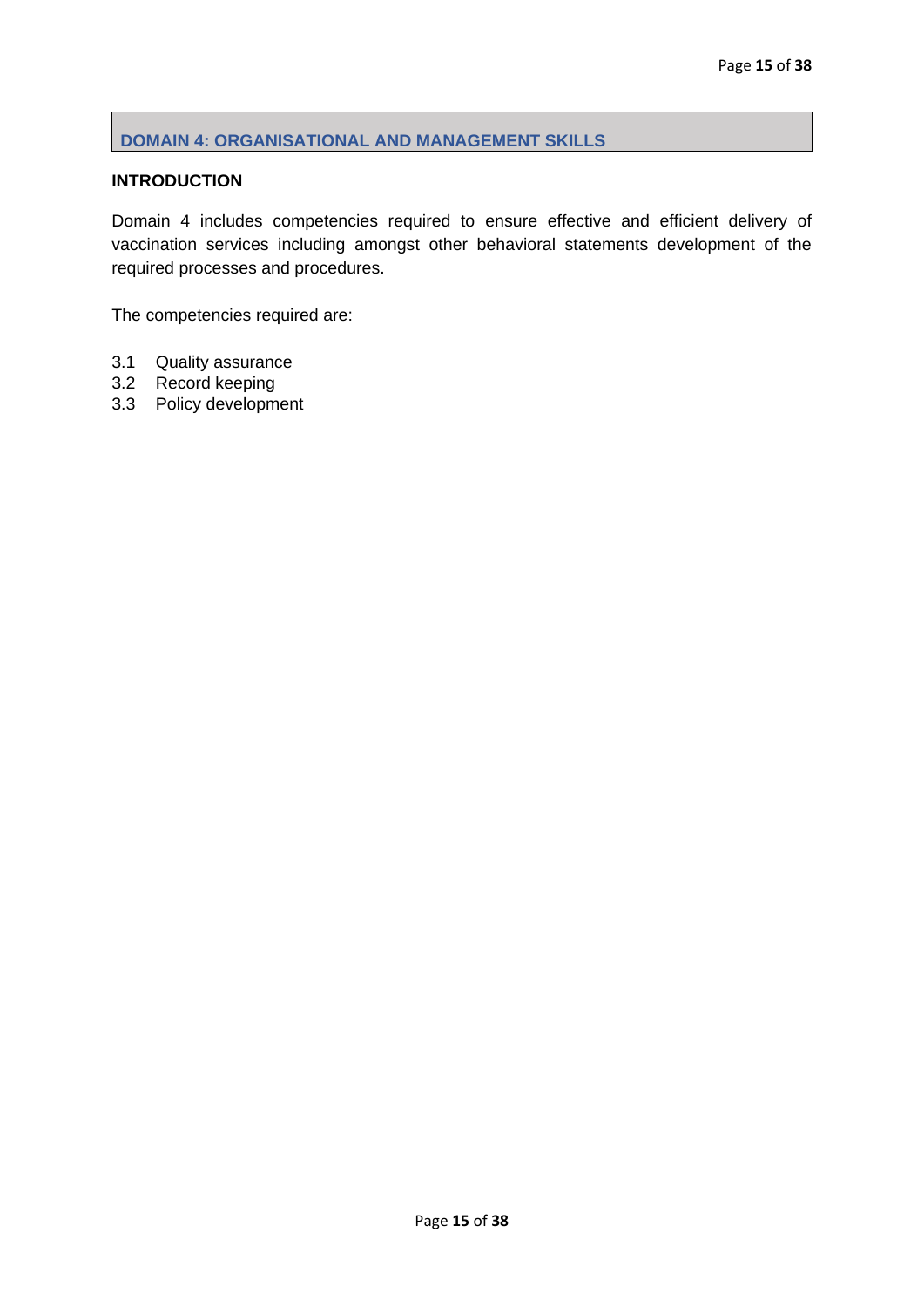| <b>DOMAIN 4: ORGANISATIONAL AND MANAGEMENT SKILLS</b> |                                                                                                                |  |  |
|-------------------------------------------------------|----------------------------------------------------------------------------------------------------------------|--|--|
| <b>COMPETENCIES</b>                                   | <b>BEHAVIOURAL STATEMENTS</b>                                                                                  |  |  |
| Quality assurance<br>4.1                              | 4.1.1<br>Contribute to the development of vaccine management Standard                                          |  |  |
|                                                       | Operating Procedures (SOPs) and ensure adherence to the SOPs.                                                  |  |  |
|                                                       | Perform self-assessment of the vaccine management processes.<br>4.1.2                                          |  |  |
|                                                       | Perform pharmacovigilance.<br>4.1.3                                                                            |  |  |
| <b>Record Keeping</b><br>4.2                          | 4.2.1<br>Develop systems for recording of services and deviations.                                             |  |  |
|                                                       | Record errors and relevant incidents.<br>4.2.2                                                                 |  |  |
|                                                       | Document, record, and report adverse reactions if any.<br>4.2.3                                                |  |  |
|                                                       | 4.2.4<br>identified<br>Reconcile<br>documentation<br>the<br>report<br>and<br>any<br>discrepancies.             |  |  |
| Policy development<br>4.3                             | 4.3.1<br>Develop a vaccine management policy framework.                                                        |  |  |
|                                                       | Establish systems for the professional management and clinical<br>4.3.2<br>governance of vaccination services. |  |  |
|                                                       | 4.3.3<br>Implement and monitor vaccine management policies and SOPs.                                           |  |  |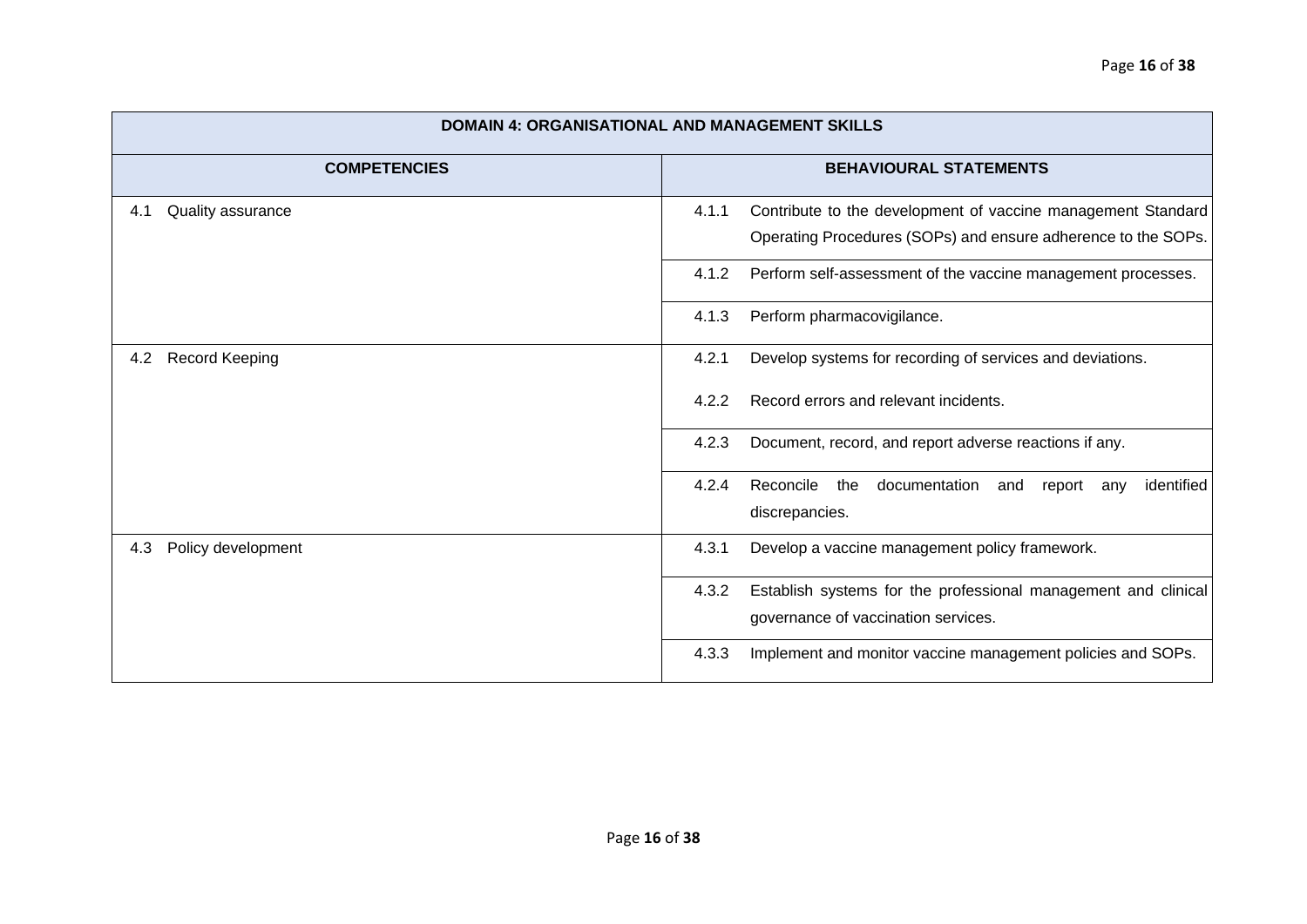### <span id="page-17-0"></span>**DOMAIN 5: PROFESSIONAL AND PERSONAL PRACTICE**

### **INTRODUCTION**

Domain 5 includes behavioural statements that focuses on professional practice, code of conduct and adhering to legal requirements.

The competencies required are:

- 5.1 Professional practice
- 5.2 Ethical and legal practice
- 5.3 Continuing professional development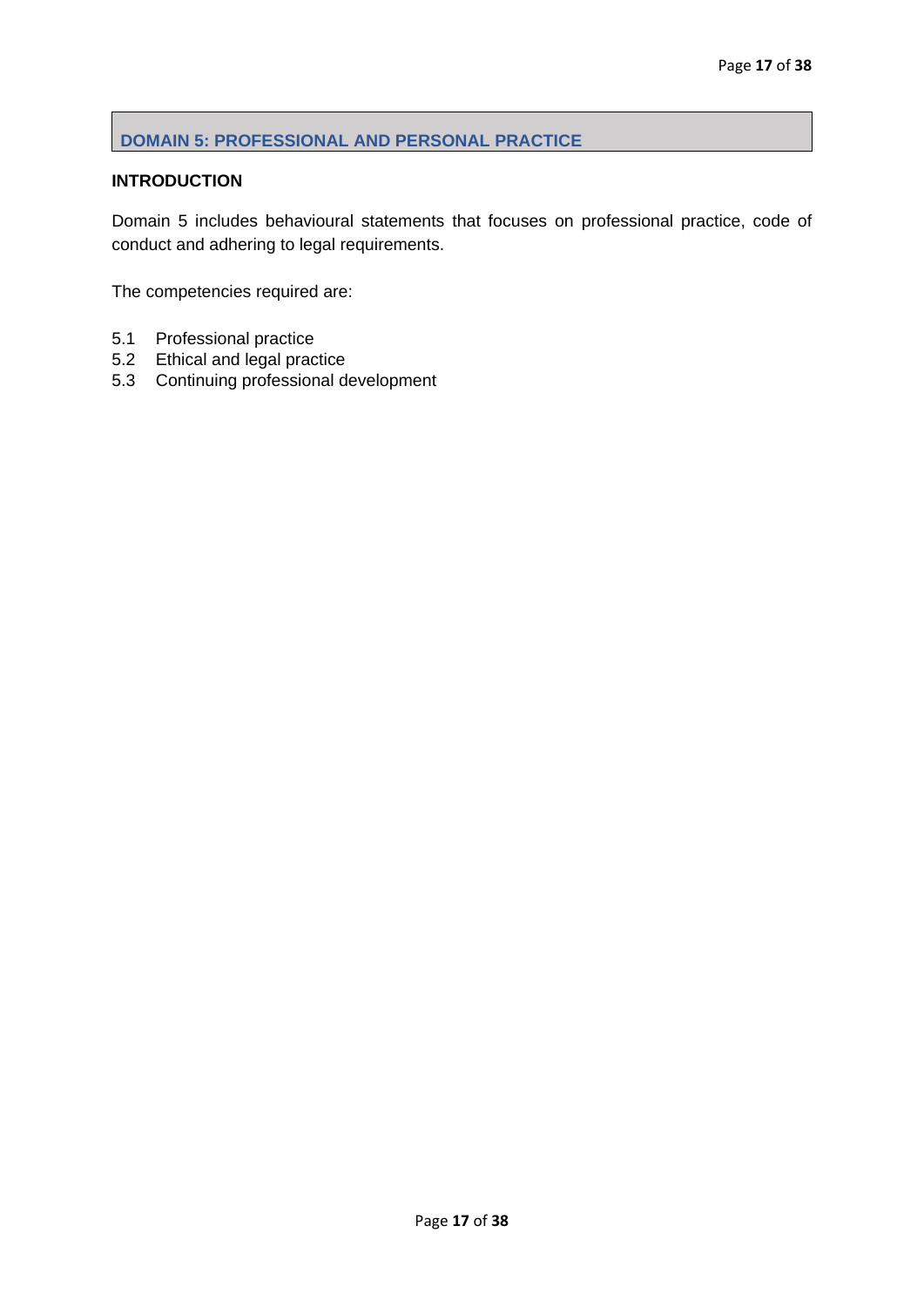| <b>DOMAIN 5: PROFESSIONAL AND PERSONAL PRACTICE</b> |                                                                                                  |  |  |
|-----------------------------------------------------|--------------------------------------------------------------------------------------------------|--|--|
| <b>COMPETENCIES</b>                                 | <b>BEHAVIOURAL STATEMENTS</b>                                                                    |  |  |
| 5.1 Professional practice                           | 5.1.1 Support and develop the pharmacy team in the provision of a<br>safe and effective service. |  |  |
|                                                     | 5.1.2 Demonstrate clinical and interpersonal skills.                                             |  |  |
| 5.2 Ethical and legal practice                      | 5.2.1 Understand legal implications and professional responsibility.                             |  |  |
|                                                     | 5.2.2 Adhere to the Acts and regulations related to the supply of<br>vaccines.                   |  |  |
| 5.3 Continuing professional development             | 5.3.1 Reflect on personal practice skills.                                                       |  |  |
|                                                     | 5.3.2 Identify and address learning needs.                                                       |  |  |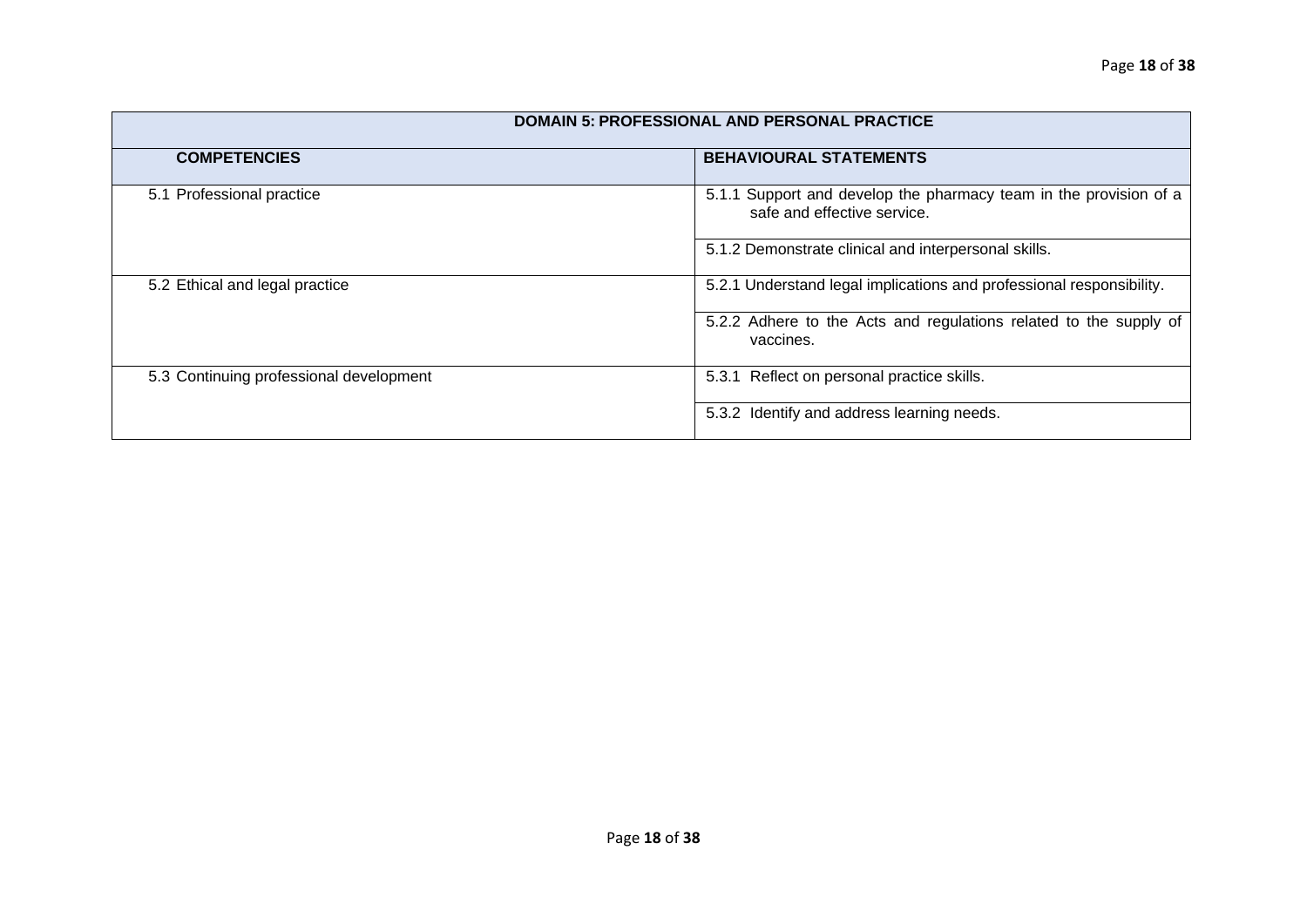## <span id="page-19-0"></span>**4. References**

ASHP (American Society of Health System Pharmacists). Guidelines on the Pharmacist's Role in Immunization. https://www.ashp.org/-/media/assets/policyguidelines/docs/guidelines/pharmacists-role-immunization.ashx Date of access: 26 January 2021.

Association of State and Territorial Health Officials (ASTHO) 2012 Guidance And Templates For State And Territorial Health Agencies When Establishing Effective Partnerships With Pharmacies During Routine And Pandemic Influenza Seasons <https://www.astho.org/Infectious-Disease/Pharmacy-Legal-Toolkit/> Date of access 09 February 2021

FIP (Federation Internationale Pharmaceutique). 2020. An overview of current pharmacy impact on immunisation, A global report.<https://www.fip.org/file/4751> Date of access: 26 January 2021.

Ministry of Health – Manatu Hauro, 2020. Authorisation of vaccinators and criteria for pharmacist vaccinators. [https://www.health.govt.nz/our-work/immunisation-handbook-](https://www.health.govt.nz/our-work/immunisation-handbook-2020/appe)[2020/appe](https://www.health.govt.nz/our-work/immunisation-handbook-2020/appe) Date of access: 25 January 2021.

NSW Government, 2020. [https://www.health.nsw.gov.au/immunisation/Pages/pharmacist](https://www.health.nsw.gov.au/immunisation/Pages/pharmacist-vaccination-expansion.aspx)[vaccination-expansion.aspx](https://www.health.nsw.gov.au/immunisation/Pages/pharmacist-vaccination-expansion.aspx) Date of access: 25 January 2021.

The Pharmaceutical society of Ireland (PSI) .2020. Practical Guidance when Providing a Pharmacy Vaccination Service during the COVID-19 Pandemic [https://www.thepsi.ie/gns/Pharmacy\\_Practice/practice](https://www.thepsi.ie/gns/Pharmacy_Practice/practice-guidance/PharmacyServices/Vaccination_Service.aspx)[guidance/PharmacyServices/Vaccination\\_Service.aspx](https://www.thepsi.ie/gns/Pharmacy_Practice/practice-guidance/PharmacyServices/Vaccination_Service.aspx) Date of access: 08 February 2021.

### **PART 3: CRITERIA TO ACCREDIT A GENERIC SHORT COURSE FOR PHARMACISTS IN IMMUNISATION AND INJECTION TECHNIQUES, AND DELIVERING IMMUNISATION SERVICES.**

#### **1. RATIONALE FOR TRAINING ON IMMUNISATION AND INJECTION TECHNIQUE**

Pharmacists are accessible, as they are well placed within communities as the first point of contact with the health care system. Pharmacists are also well trained, offer cost-effective pharmaceutical services to the public, hence play a pivotal role in the delivery of primary health care services.

Pharmacists can promote public health through immunisations and increase immunisation coverage. Pharmacists acting as educations, facilitators, vaccinators and advocates fulfil important roles during a pandemic.

The South African Pharmacy Council identified the need for pharmacists to be trained as vaccinators and be skilled in practical immunisation and injection techniques. Firstly, this is in line with the National Department of Health's Strategic Plan 2020/2021 - 2024/25, specifically to increase life expectancy from birth, reduce infant and child mortality rates and achieve the sustainable development goal of ensuring healthy lives and promote wellbeing for all at all ages. Secondly in response to the COVID-19 pandemic, to ensure sufficient workforce capacity to vaccinate the entire South African population. Hence, as lifelong learners, pharmacists need to improve their knowledge and skills in order to strengthen immunisation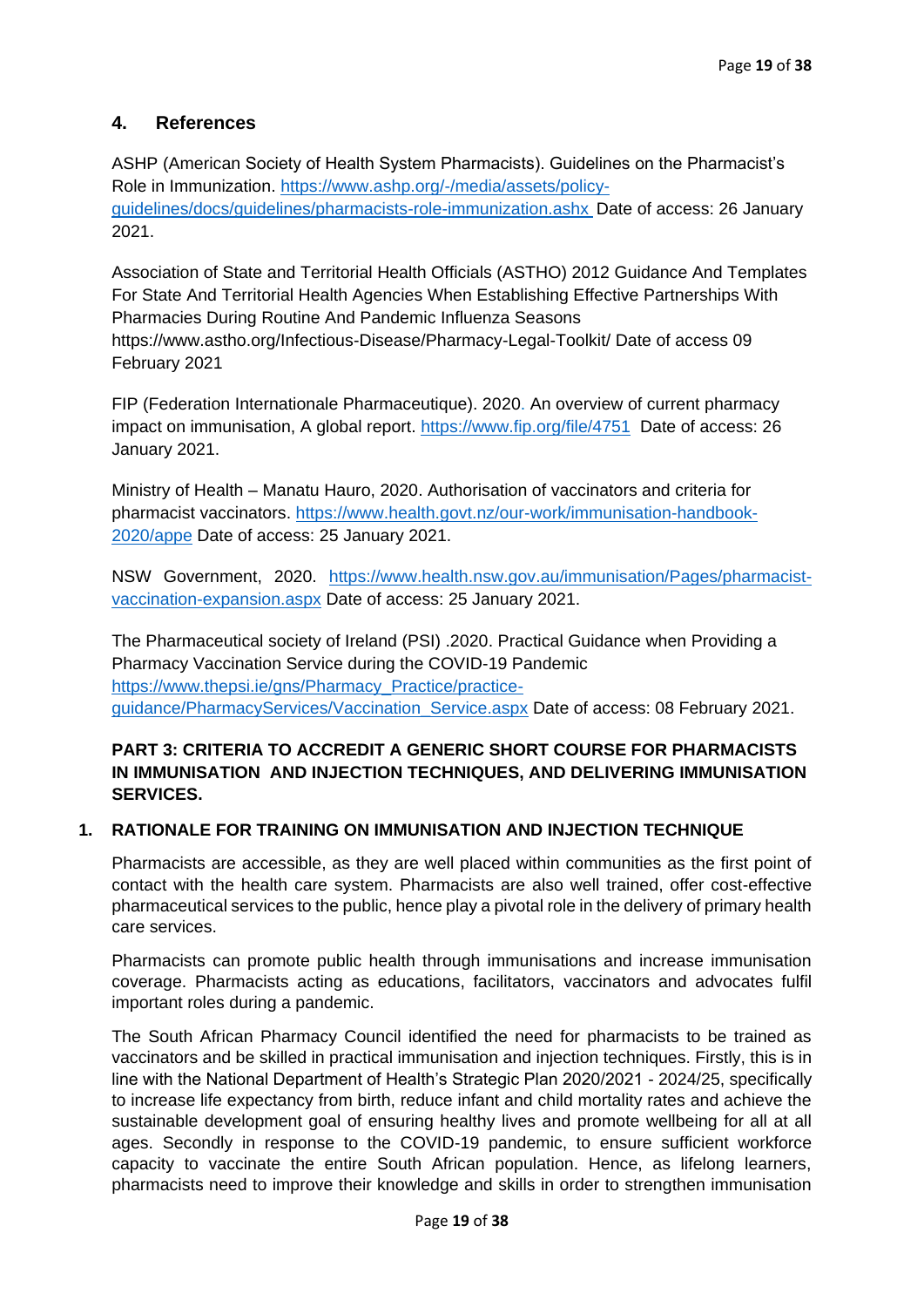services across all vaccination programmes and reduce the burden of vaccine preventable diseases.

#### **2. PURPOSE OF THE IMMUNISATION AND INJECTION TECHNIQUE TRAINING**

The purpose of the short course on immunisation and injection techniques is to equip pharmacists with the theoretical knowledge and practical expertise necessary to provide safe immunisation services of the highest standard.

This training would allow pharmacists to become vaccinators, vaccine advocates, promote the importance of immunisation in reducing vaccine-preventable diseases, help with dispelling myths associated with vaccines and improve public confidence in vaccines. This would require pharmacist vaccinators to be able to read and interpret immunisation schedules, and safely administer vaccines via all prescribed routes of administration. They should also have the ability to operate an immunisation service in compliance with legal and regulatory standards. Furthermore, these pharmacists may also be required to collaborate with other immunisation stakeholders to improve the availability and access to immunisation services, aimed at reaching herd immunity.

#### **3. TARGET GROUP FOR IMMUNISATION AND INJECTION TECHNIQUE TRAINING**

Practicing Pharmacists as defined in the Regulations relating to Continuing Professional Development.

### **4. MINIMUM ENTRANCE CRITERIA TO THE IMMUNISATION AND INJECTION TECHNIQUE TRAINING**

Pharmacists who wish to enrol for the short course on immunisation and injection technique must be:

- in possession of a Bachelor of Pharmacy (BPharm) degree, or recognised equivalent qualification; and
- registered with the SAPC as a Practicing Pharmacist.

#### **5. DURATION OF THE IMMUNISATION AND INJECTION TECHNIQUE TRAINING**

The recommended duration of the short course is approximately 6 days and is worth 5 credits.

|                                   | <b>Credits</b><br><b>Hours</b> |                     |  |
|-----------------------------------|--------------------------------|---------------------|--|
| <b>Interactive Sessions</b>       | 19 hours 30 minutes<br>1.95    |                     |  |
| <b>Practical sessions</b>         | 1.4                            | 14 hours            |  |
| <b>Assessments and self-study</b> | 1.65                           | 16 hours 30 minutes |  |
| Total                             | 50 hours                       |                     |  |

#### **6. IMMUNISATION AND INJECTION TECHNIQUE TRAINING RULES**

To successfully complete the short course on immunisation and injection technique, a learner must complete all the training modules and achieve all objectives.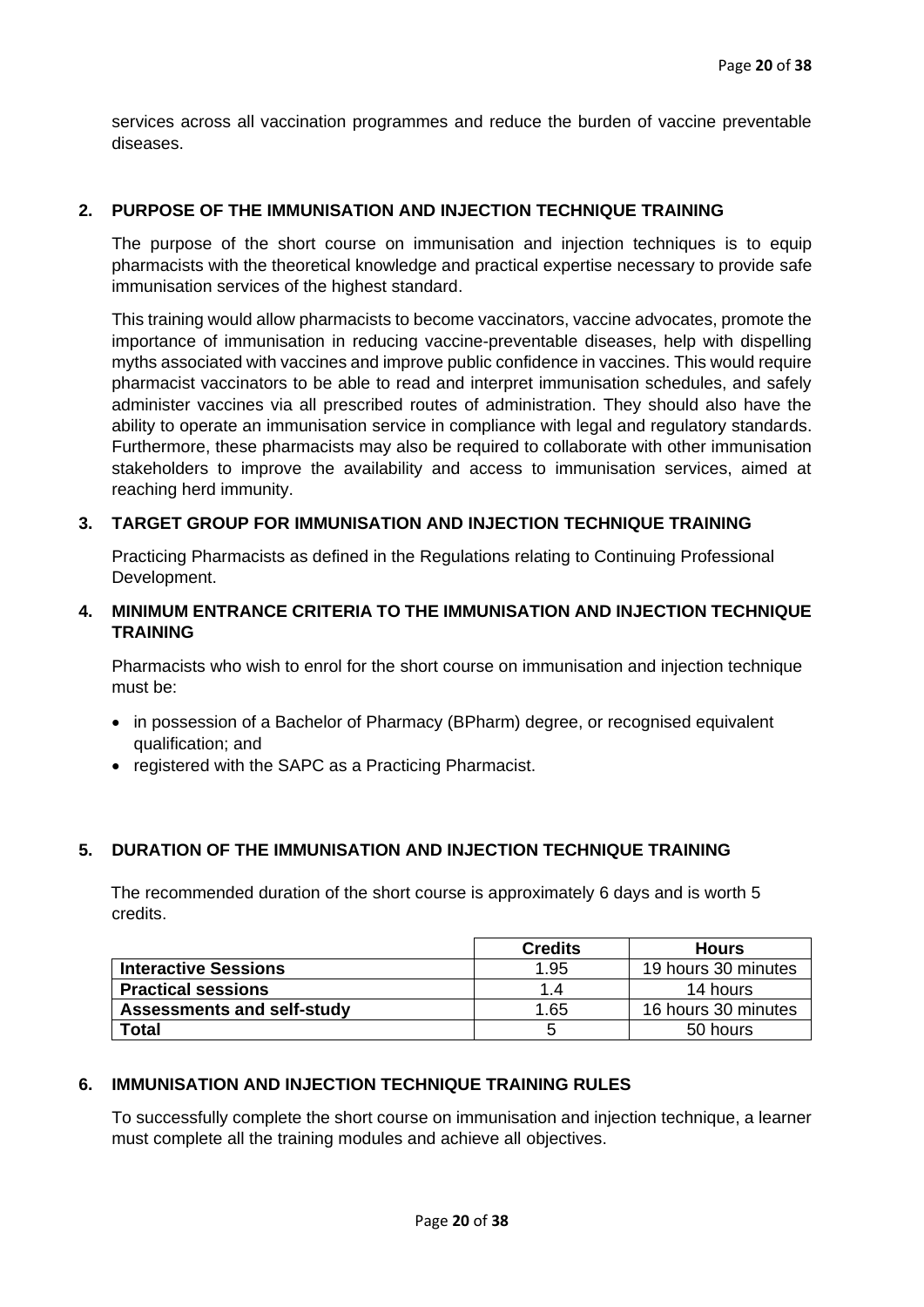Learners should attend practical sessions and demonstrate competence in all immunisation and injection techniques in a summative practical assessment. In addition, learners must perform the following under supervision of a competent pharmacist, registered nurse or medical practitioner: a minimum of twenty (20) intramuscular immunisations and five (5) subcutaneous immunisations for successful completion of the course. The practical session should also include relevant components of first aid to handle anaphylactic shock.

Vaccination can be done where immediate access to a nursing or medical practitioner is available, in the absence thereof, the vaccinator should have appropriate qualifications to handle anaphylactic shock and adverse events following immunisation.

After successful completion of the short course on immunisation and injection techniques, a pharmacist must comply with the following procedures:

- Record their immunisation and injection technique certificate with the SAPC by completing and submitting the application form for immunisation and injection technique (online or printable form available at: http://www.pharmcouncil.co.za) together with a certified copy of the pharmacist's ID, evidence of competence in cardio-pulmonary resuscitation techniques, certified copies of the pharmacist's certificate(s) of successful completion of the short course on immunisation and injection technique and proof of payment of the SAPC registration fee (refer to SAPC application form),
- After receiving the recording certificate from the SAPC the pharmacist must apply to the NDoH for a Section 22(A)15 permit (the application form can be obtained by sending an e-mail to [permits@health.gov.za\)](mailto:permits@health.gov.za),
- Upon receipt of athe Section 22(A)15 permit from the NDoH the pharmacist must record their permit on immunisation and injection techniques at the SAPC (form available on the website of the SAPC [\(http://www.pharmcouncil.co.za\)](http://www.pharmcouncil.co.za/).

### **7. RECOGNITION OF PRIOR LEARNING**

Recognition of prior learning is not applicable to the short course.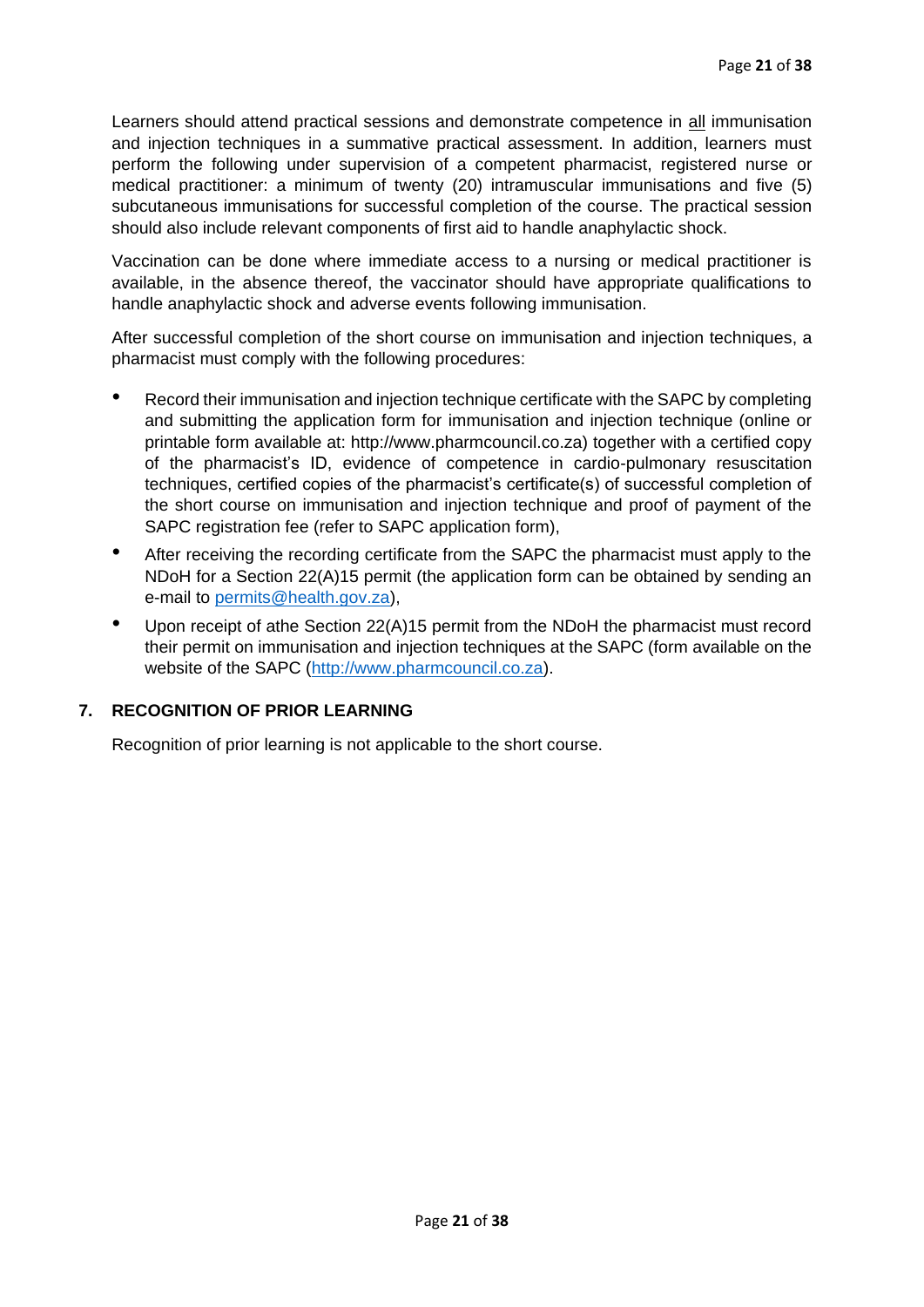# **8. OUTCOMES AND ASSOCIATED ASSESMENT CRITERIA**

| <b>STAGES</b> | <b>TOPICS</b>                           | <b>SPECIFIC OUTCOMES</b>                                                                           | <b>ASSESSMENT CRITERIA</b>                                                                                                                                                                          | No. of credits<br>(Interactive Sessions =<br>IS<br>Practical Sessions = P) |
|---------------|-----------------------------------------|----------------------------------------------------------------------------------------------------|-----------------------------------------------------------------------------------------------------------------------------------------------------------------------------------------------------|----------------------------------------------------------------------------|
| Non-specific  | 1.1 General<br>immunisation principles. | 1.1.1 The learner should be<br>able to apply the<br>principles of<br>immunology to<br>vaccination. | Explain the concept of vaccine<br>1.1.1.1<br>immunology and immunisation.<br>1.1.1.2 Differentiate between individual<br>and herd immunity.<br>1.1.1.3 Describe the different types of<br>vaccines. | $IS = 0.2$<br>$P = 0$                                                      |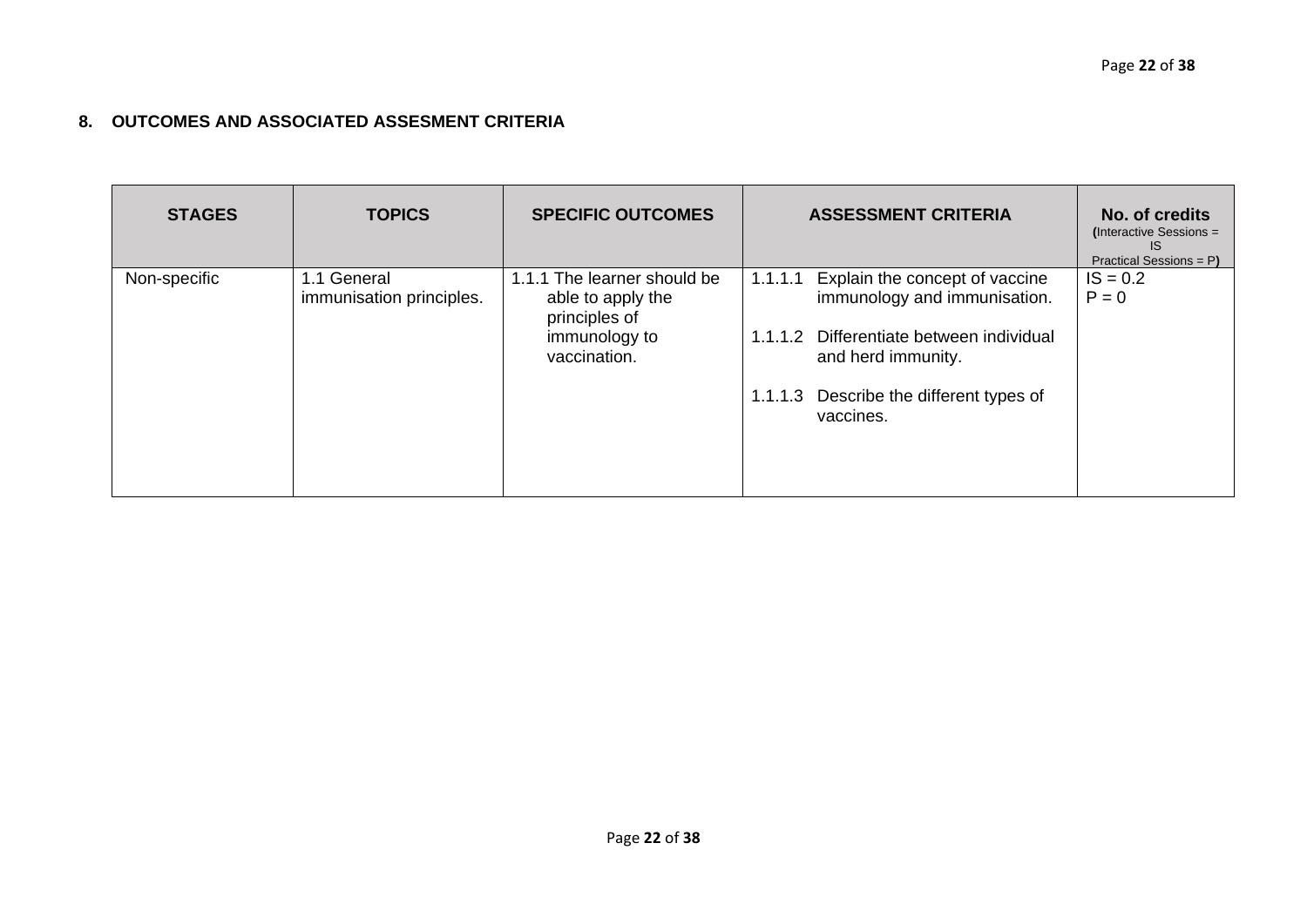| <b>STAGES</b> | <b>TOPICS</b> | <b>SPECIFIC OUTCOMES</b>                                                                                                                                                                         | <b>ASSESSMENT CRITERIA</b>                                                                                                                                                                                                                                                                                                                                                                                                                                                                                                                                                                                                                                                                                          | No. of credits<br>(Interactive Sessions =<br>IS<br>Practical Sessions = P) |
|---------------|---------------|--------------------------------------------------------------------------------------------------------------------------------------------------------------------------------------------------|---------------------------------------------------------------------------------------------------------------------------------------------------------------------------------------------------------------------------------------------------------------------------------------------------------------------------------------------------------------------------------------------------------------------------------------------------------------------------------------------------------------------------------------------------------------------------------------------------------------------------------------------------------------------------------------------------------------------|----------------------------------------------------------------------------|
|               |               | 1.1.2 The learner should be<br>able to understand and<br>apply vaccination<br>schedules and<br>strategies for protecting<br>different population<br>groups from vaccine<br>preventable diseases. | 1.1.2.1 Interpret and apply South Africa's<br>public and private sector<br>immunisation schedules.<br>1.1.2.2 Describe the vaccination strategy<br>for trauma victims.<br>1.1.2.3 List vaccines that can be given to<br>pregnant woman, when they<br>should be given, and those that<br>cannot be given.<br>1.1.2.4 Explain the vaccination<br>strategies for vaccinating HIV<br>positive babies, pre-term infants,<br>immunocompromised patients,<br>adolescents, healthcare workers,<br>and the elderly.<br>1.1.2.5<br>Describe the vaccination-catch-<br>up strategy for babies/children<br>who missed scheduled vaccines.<br>1.1.2.6 Describe the importance and the<br>use of immunisation data<br>collection. |                                                                            |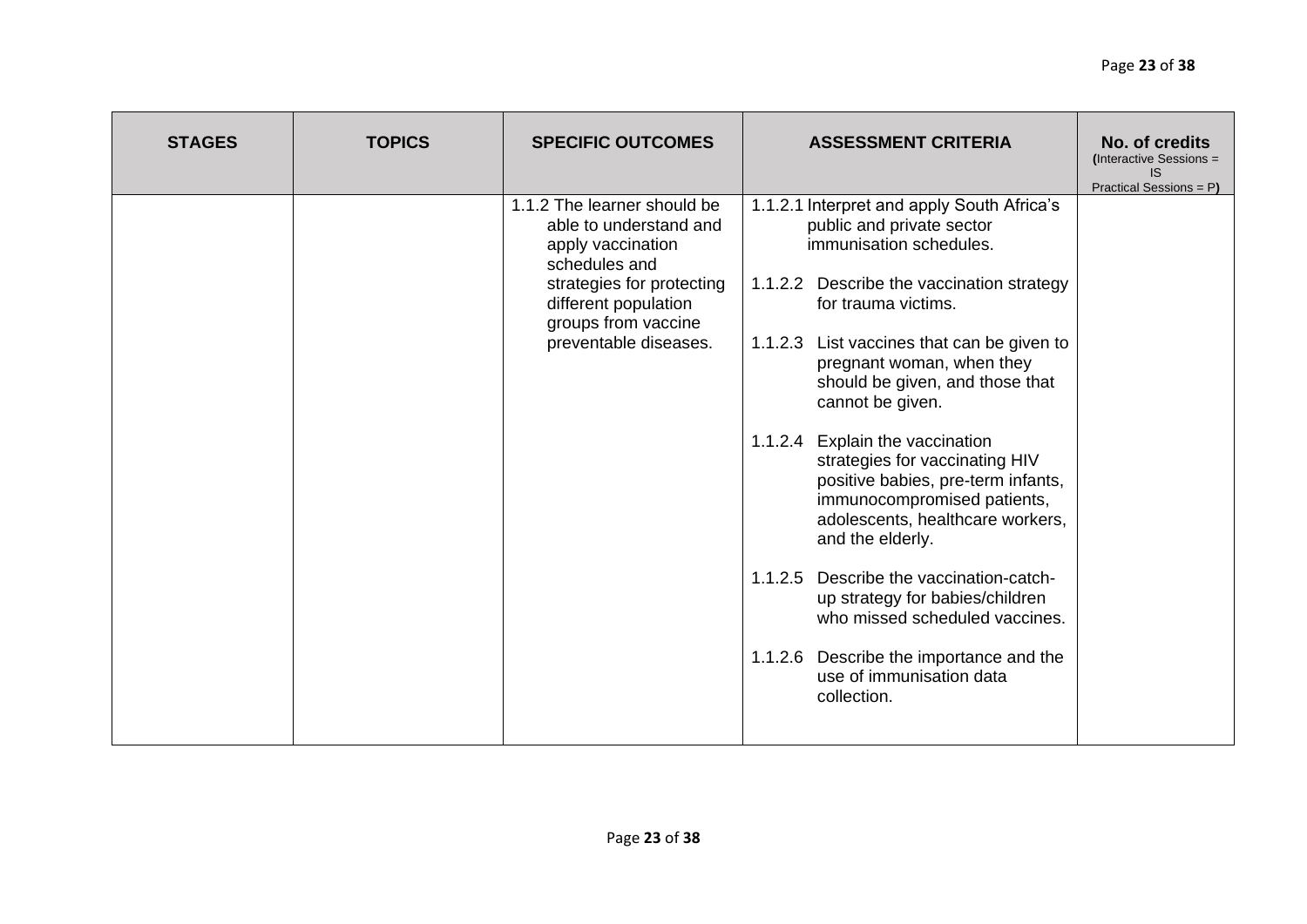| <b>STAGES</b>       | <b>TOPICS</b>                                                              | <b>SPECIFIC OUTCOMES</b>                                                                                                                                                                                                                  | <b>ASSESSMENT CRITERIA</b>                                                                                                                                                                                                                                                                                                                                                                      | No. of credits<br>(Interactive Sessions =<br>IS.<br>Practical Sessions = P) |
|---------------------|----------------------------------------------------------------------------|-------------------------------------------------------------------------------------------------------------------------------------------------------------------------------------------------------------------------------------------|-------------------------------------------------------------------------------------------------------------------------------------------------------------------------------------------------------------------------------------------------------------------------------------------------------------------------------------------------------------------------------------------------|-----------------------------------------------------------------------------|
|                     | 1.2 Vaccination<br>advocacy,<br>communication, and<br>social mobilisation. | 1.2.1 The learner should be<br>able to effectively<br>communicate the risks<br>and benefits of<br>vaccination to their<br>clients to build<br>confidence and<br>demand for<br>vaccination, thereby<br>increasing vaccination<br>coverage. | Identify and critically reflect on<br>1.2.1.1<br>the factors and behaviours<br>associated with vaccine<br>hesitancy.<br>1.2.1.2 Apply effective communication<br>strategies to address vaccine<br>hesitancy in practice.<br>Actively promote immunisation.<br>1.2.1.3<br>Elaborate on how to involve<br>1.2.1.4<br>communities and the public in<br>the planning of immunisation<br>activities. | $IS = 0.1$<br>$P = 0$                                                       |
| 2. Pre -vaccination | 2.1 Preparation of<br>vaccination station                                  | 2.1.1 The learner should be<br>able to operate effectively<br>and efficiently within<br>immunisation programmes.                                                                                                                          | Describe the minimum criteria for<br>2.1.1.1<br>the vaccination station,<br>equipment, and material<br>according to Good Pharmacy<br>Practice to ensure the facility is<br>appropriate and ready for<br>immunisation.<br>Describe the relevant data<br>2.1.1.2<br>management systems for<br>immunisation and demonstrate<br>their use.                                                          | $IS = 0.05$<br>$P = 0.1$                                                    |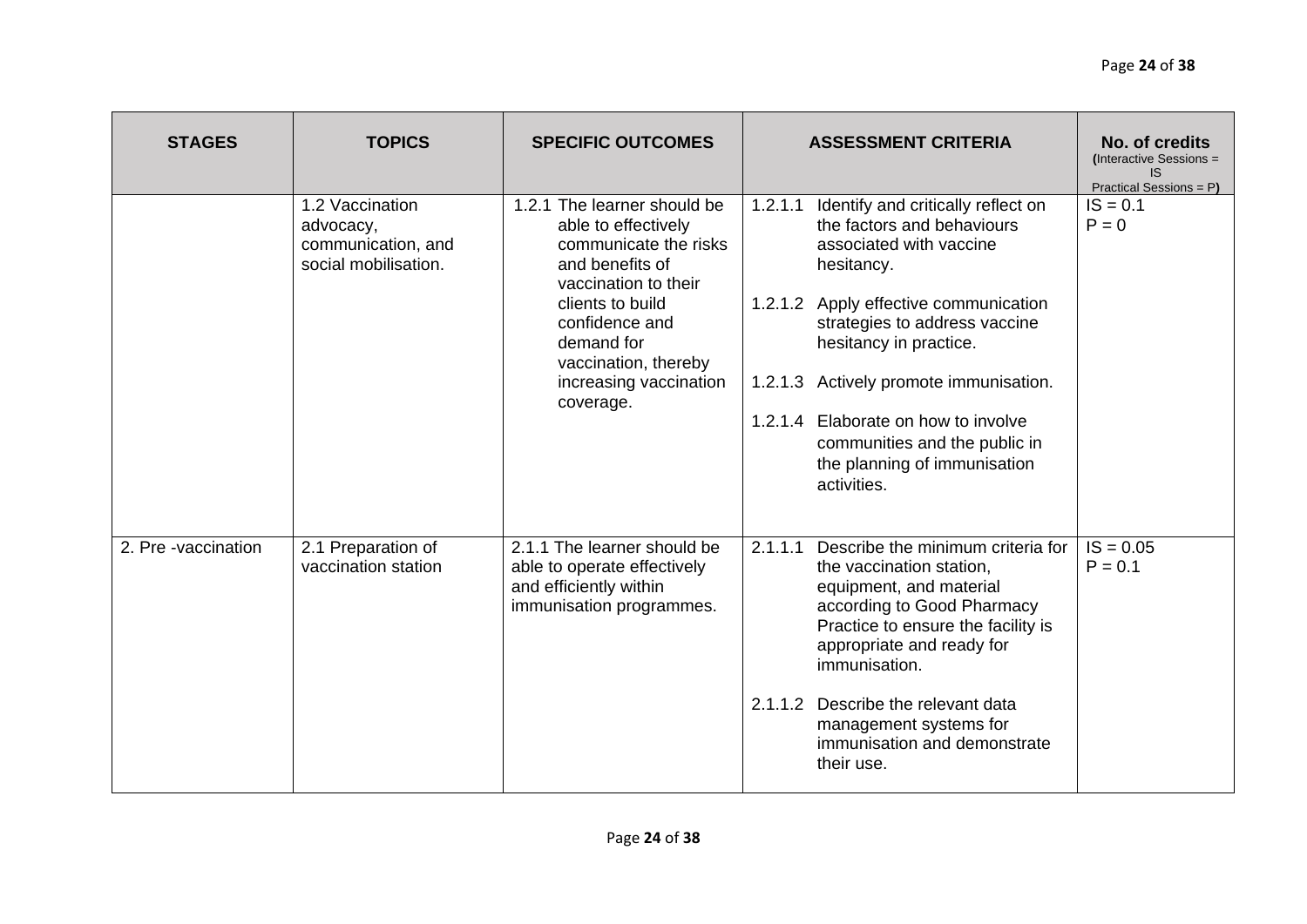|                                                                                                                                                                                                                                                                                                                                                                                                                                                                                                                                                                                                                                                                                                                                                                                                                                                                                                                                                                                                                                                                  | <b>STAGES</b> | <b>TOPICS</b> | <b>SPECIFIC OUTCOMES</b> | <b>ASSESSMENT CRITERIA</b> | No. of credits<br>(Interactive Sessions =<br>IS.<br>Practical Sessions = P) |
|------------------------------------------------------------------------------------------------------------------------------------------------------------------------------------------------------------------------------------------------------------------------------------------------------------------------------------------------------------------------------------------------------------------------------------------------------------------------------------------------------------------------------------------------------------------------------------------------------------------------------------------------------------------------------------------------------------------------------------------------------------------------------------------------------------------------------------------------------------------------------------------------------------------------------------------------------------------------------------------------------------------------------------------------------------------|---------------|---------------|--------------------------|----------------------------|-----------------------------------------------------------------------------|
| 2.2 Cold chain<br>$IS = 0.2$<br>2.2.1 The learner should be<br>Explain the requirements for<br>2.2.1.1<br>storage and monitoring of<br>$P = 0.2$<br>able to list, describe and<br>management and<br>vaccines and diluents.<br>demonstrate all key aspects<br>storage.<br>of cold chain management<br>and storage.<br>2.2.1.2<br>Demonstrate how to pack the<br>vaccine refrigerator.<br>2.2.1.3<br>Identify alternative cold chain<br>equipment to cater for vaccine<br>storage outside the refrigerator<br>e.g., emergencies,<br>transportation.<br>2.2.1.4<br>Demonstrate the packing of<br>vaccines and diluents in cold<br>boxes for transportation,<br>campaign site storage and power<br>failures according to the rules<br>relating to Good Pharmacy<br>Practice and the manufacturer's<br>specifications.<br>2.2.1.5<br>Describe the quality assurance<br>processes, including checking<br>expiry dates, reading and<br>interpreting of Vaccine Vial<br>Monitor (VVM) and using the<br>shake test when appropriate for<br>maintaining vaccine stability. |               |               |                          |                            |                                                                             |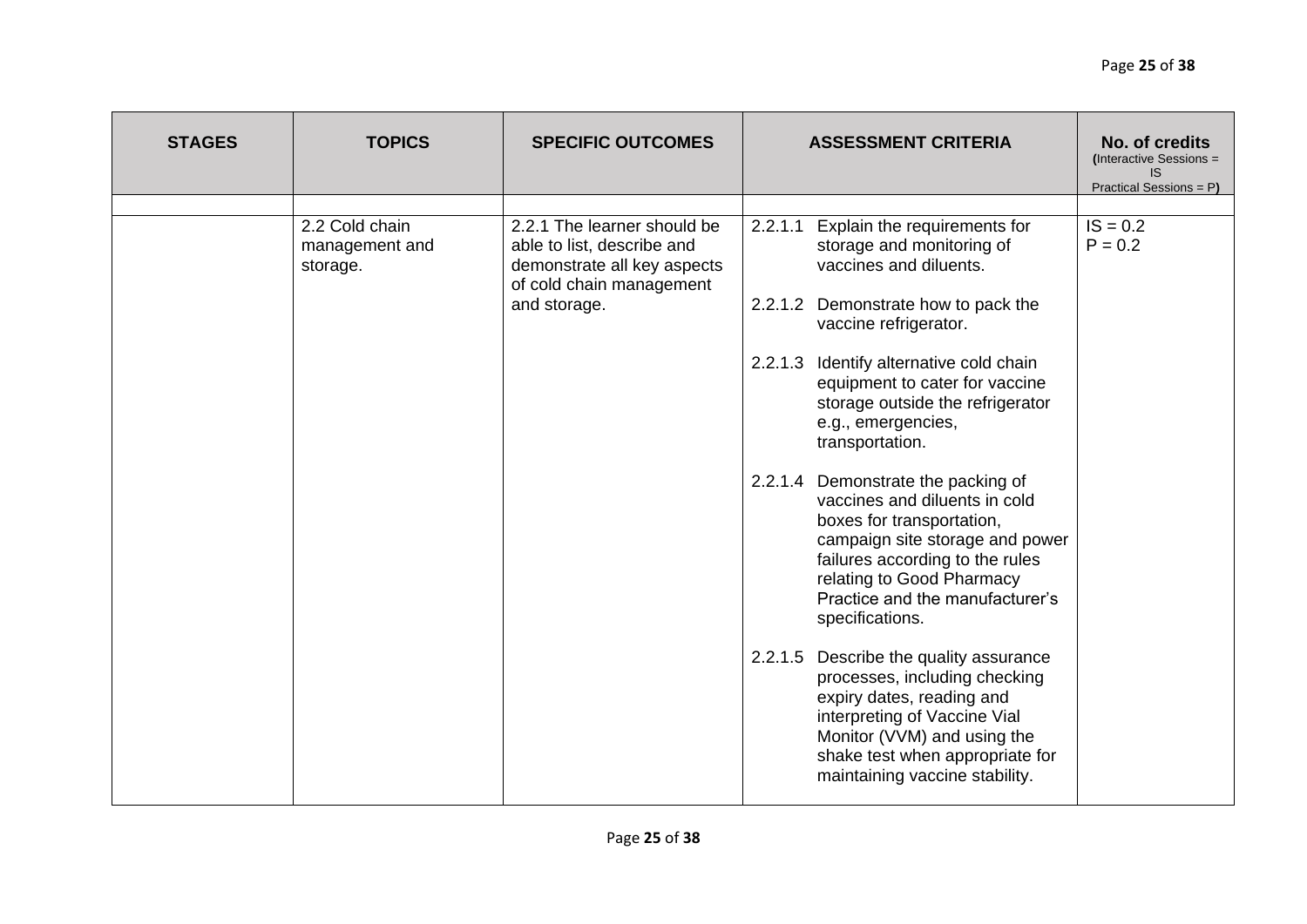| <b>STAGES</b> | <b>TOPICS</b>              | <b>SPECIFIC OUTCOMES</b>                                                       | <b>ASSESSMENT CRITERIA</b>                                                             | No. of credits<br>(Interactive Sessions =<br><b>IS</b><br>Practical Sessions = P) |
|---------------|----------------------------|--------------------------------------------------------------------------------|----------------------------------------------------------------------------------------|-----------------------------------------------------------------------------------|
|               |                            |                                                                                | Describe the process of cleaning<br>2.2.1.6<br>a vaccine refrigerator.                 |                                                                                   |
|               |                            |                                                                                | Explain and apply the multidose<br>2.2.1.7<br>vial policy.                             |                                                                                   |
|               | 2.3 Patient history taking | 2.3.1 The learner should be<br>able to take an appropriate<br>patient history. | 2.3.1.1<br>Identify the correct vaccine<br>recipient.                                  | $IS = 0.1$<br>$P = 0$                                                             |
|               |                            |                                                                                | 2.3.1.2 Take an appropriate patient<br>history and identify individuals at<br>risk.    |                                                                                   |
|               |                            |                                                                                | 2.3.1.2.1 Identify medicines currently<br>taken.                                       |                                                                                   |
|               |                            |                                                                                | 2.3.1.2.2 Identify current medical<br>conditions.                                      |                                                                                   |
|               |                            |                                                                                | 2.3.1.2.3 Identify all possible and<br>potential vaccine-medicine<br>interactions.     |                                                                                   |
|               |                            |                                                                                | 2.3.1.2.4 Identify all possible and<br>potential vaccine - disease<br>interactions.    |                                                                                   |
|               |                            |                                                                                | 2.3.1.3<br>Identify any contraindications or<br>special precautions to<br>vaccination. |                                                                                   |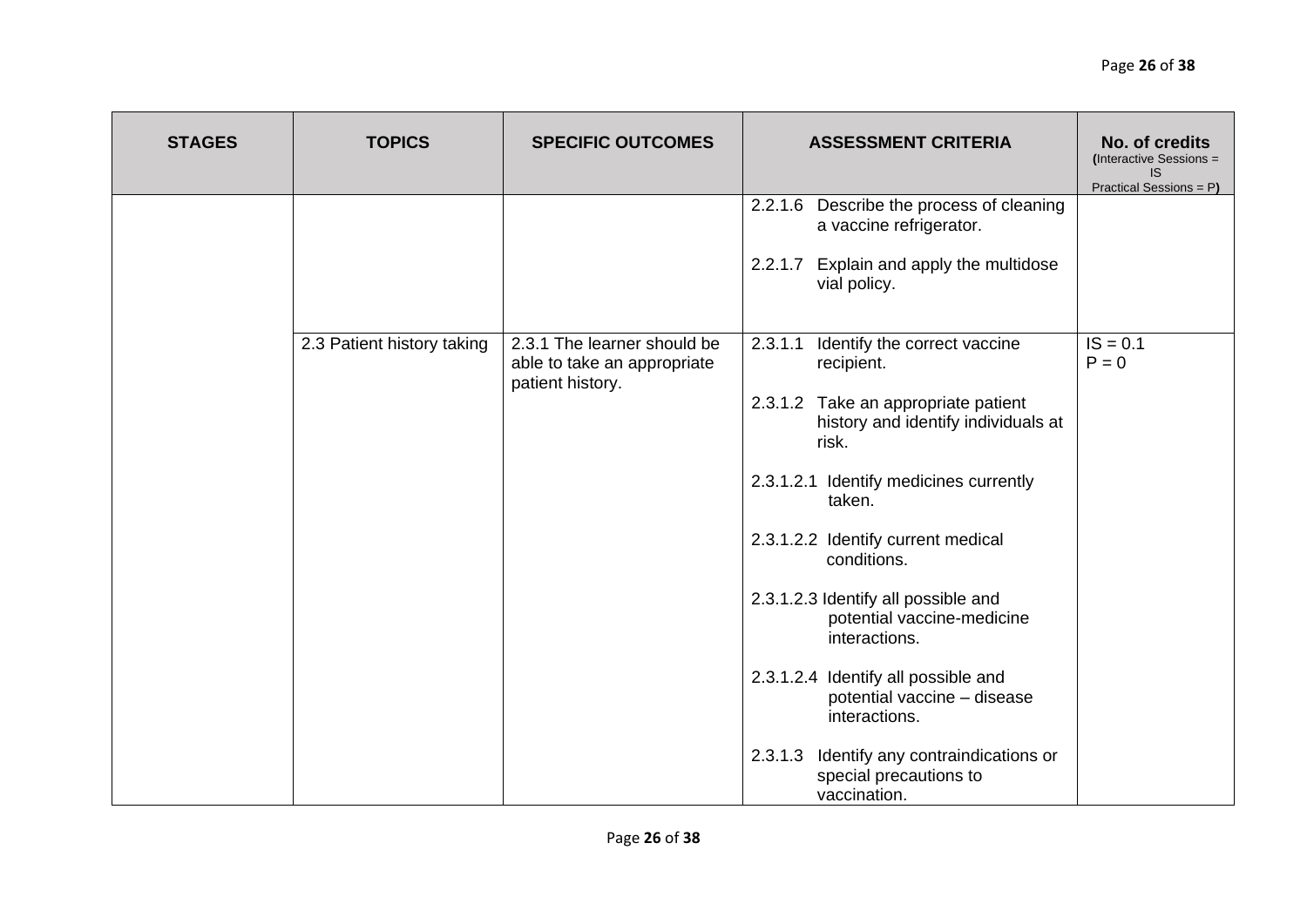| <b>STAGES</b> | <b>TOPICS</b>                      | <b>SPECIFIC OUTCOMES</b>                                                                   | <b>ASSESSMENT CRITERIA</b>                                                                                                                                                                                                                                                                                                                                                                                                                                                                                                                                                                              | No. of credits<br>(Interactive Sessions =<br>IS.<br>Practical Sessions = P) |
|---------------|------------------------------------|--------------------------------------------------------------------------------------------|---------------------------------------------------------------------------------------------------------------------------------------------------------------------------------------------------------------------------------------------------------------------------------------------------------------------------------------------------------------------------------------------------------------------------------------------------------------------------------------------------------------------------------------------------------------------------------------------------------|-----------------------------------------------------------------------------|
|               | 2.4 Pre-vaccination<br>counselling | 2.4.1 The learner should be<br>able to perform appropriate<br>pre-vaccination counselling. | Apply effective and culturally<br>2.4.1.1<br>sensitive communication skills in<br>pre-vaccination counselling of<br>the vaccinee/caregiver.<br>2.4.1.2 Explain the importance of<br>immunisation, which vaccines are<br>needed, immunisation schedules<br>and dose intervals.<br>2.4.1.3 Explain the risks and benefits of<br>immunisation, including potential<br>adverse events following<br>immunisation.<br>2.4.1.4 Describe the process of<br>obtaining written informed<br>consent, where applicable.<br>Respond appropriately to<br>2.4.1.5<br>questions and concerns<br>regarding immunisation. | $IS = 0.1$<br>$P = 0.1$                                                     |
|               |                                    |                                                                                            | 2.4.1.6 Provide accurate and relevant<br>information to the vaccinee/<br>caregiver regarding<br>administration of the vaccine at a<br>specific site.                                                                                                                                                                                                                                                                                                                                                                                                                                                    |                                                                             |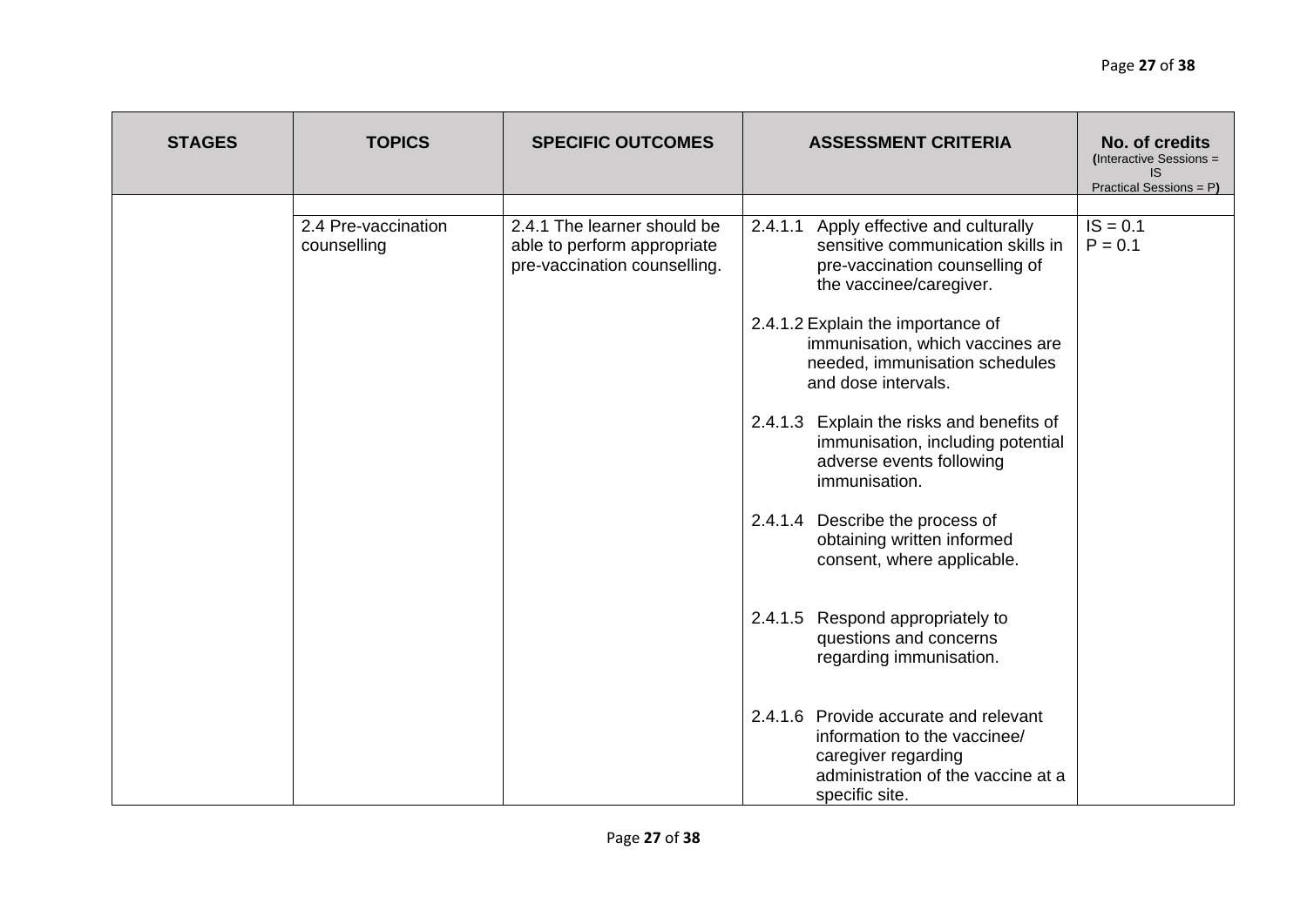| <b>STAGES</b>                | <b>TOPICS</b>                                  | <b>SPECIFIC OUTCOMES</b>                                                                                     | <b>ASSESSMENT CRITERIA</b>                                                                                                                                                                                                                                                                                                                                                                       | No. of credits<br>(Interactive Sessions =<br>IS.<br>Practical Sessions = P) |
|------------------------------|------------------------------------------------|--------------------------------------------------------------------------------------------------------------|--------------------------------------------------------------------------------------------------------------------------------------------------------------------------------------------------------------------------------------------------------------------------------------------------------------------------------------------------------------------------------------------------|-----------------------------------------------------------------------------|
|                              | 2.5 Infection prevention<br>and control (IPC). | 2.5.1 The learner should be<br>able to practice appropriate<br>IPC.                                          | 2.5.1.1<br>Demonstrate the processes<br>involved in IPC necessary for a<br>vaccination station including -<br>2.5.1.1.1<br>Use of the appropriate<br>personal protective equipment<br>$(PPE)$ .<br>2.5.1.1.2 Clean, hygienic, and well-<br>ventilated environment.<br>2.5.1.1.3<br>Maintaining physical<br>distancing where appropriate.<br>2.5.1.1.4 Regular hand washing and/or<br>sanitising. | $IS = 0.1$<br>$P = 0.1$                                                     |
| 3. Vaccine<br>administration | 3.1 Preparing to<br>vaccinate                  | 3.1.1 The learner should be<br>able to safely prepare the<br>different types of vaccines for<br>vaccination. | 3.1.1.1<br>Identify principles which should<br>be adhered to in practice, to<br>prevent any immunisation error<br>related AEFI.<br>3.1.1.2<br>Demonstrate the steps involved<br>in the preparation of a vaccine<br>including:                                                                                                                                                                    | $IS = 0.1$<br>$P = 0.3$                                                     |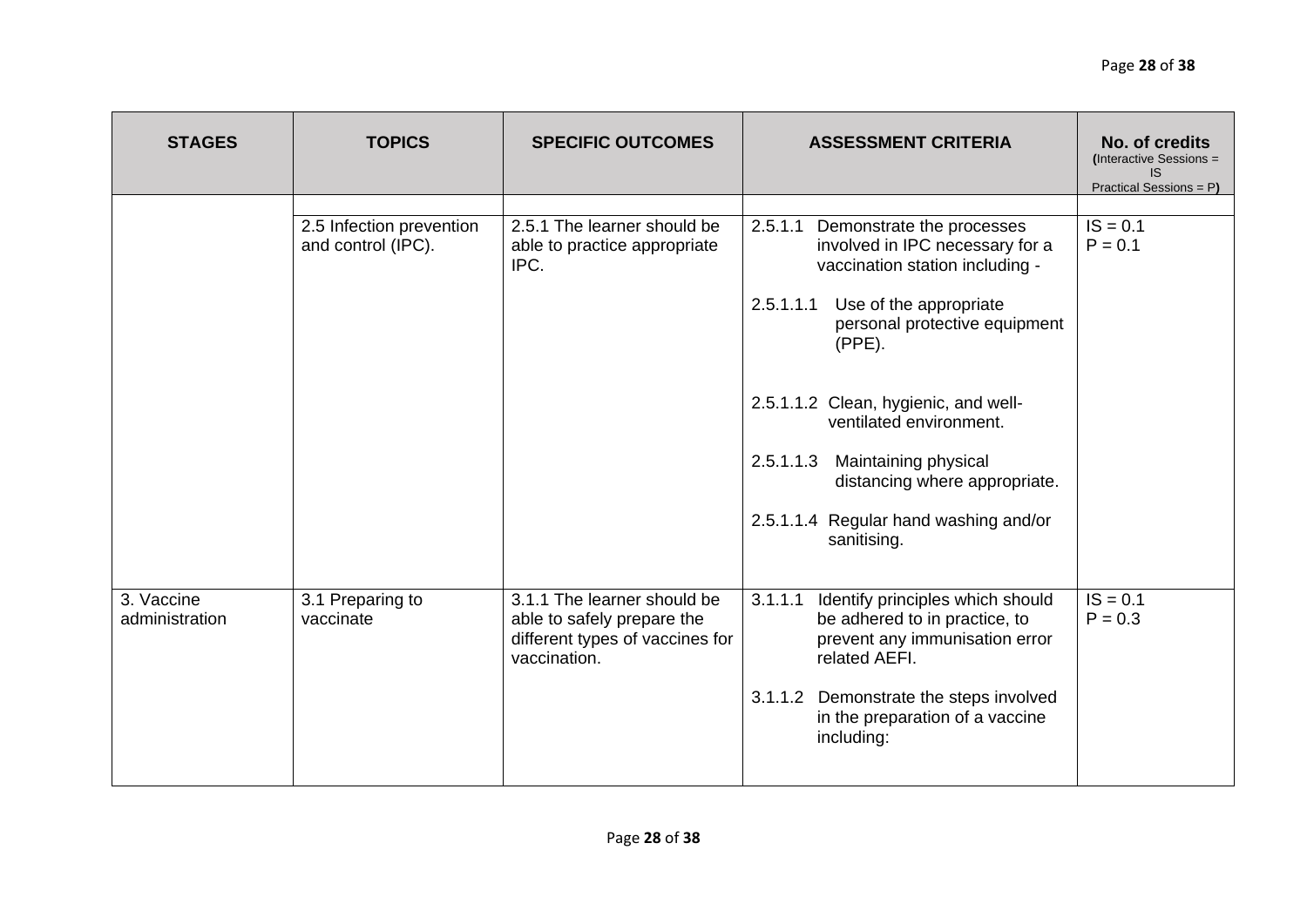| <b>STAGES</b> | <b>TOPICS</b> | <b>SPECIFIC OUTCOMES</b> | <b>ASSESSMENT CRITERIA</b>                                                                                                                                                               | No. of credits<br>(Interactive Sessions =<br>IS.<br>Practical Sessions = P) |
|---------------|---------------|--------------------------|------------------------------------------------------------------------------------------------------------------------------------------------------------------------------------------|-----------------------------------------------------------------------------|
|               |               |                          | 3.1.1.2.1 Identify the correct route of<br>administration and specific<br>injection site for the vaccine<br>according to age, pre-existing<br>condition and current<br>medication taken. |                                                                             |
|               |               |                          | 3.1.1.2.2 Position the vaccinee in an<br>enabling and comfortable<br>position.                                                                                                           |                                                                             |
|               |               |                          | 3.1.1.2.3 Identify/choose/select the<br>appropriate vaccine, needle-,<br>and syringe size for the<br>individual and the specific<br>vaccine.                                             |                                                                             |
|               |               |                          | 3.1.1.2.4 Check the expiry date of the<br>vaccine and all products used<br>and the lifespan of multidose<br>vials.                                                                       |                                                                             |
|               |               |                          | 3.1.1.2.5 Prepare (reconstitute where<br>applicable) the vaccine as per<br>the EPI guidelines, and GPP<br>and manufacturer's<br>specifications.                                          |                                                                             |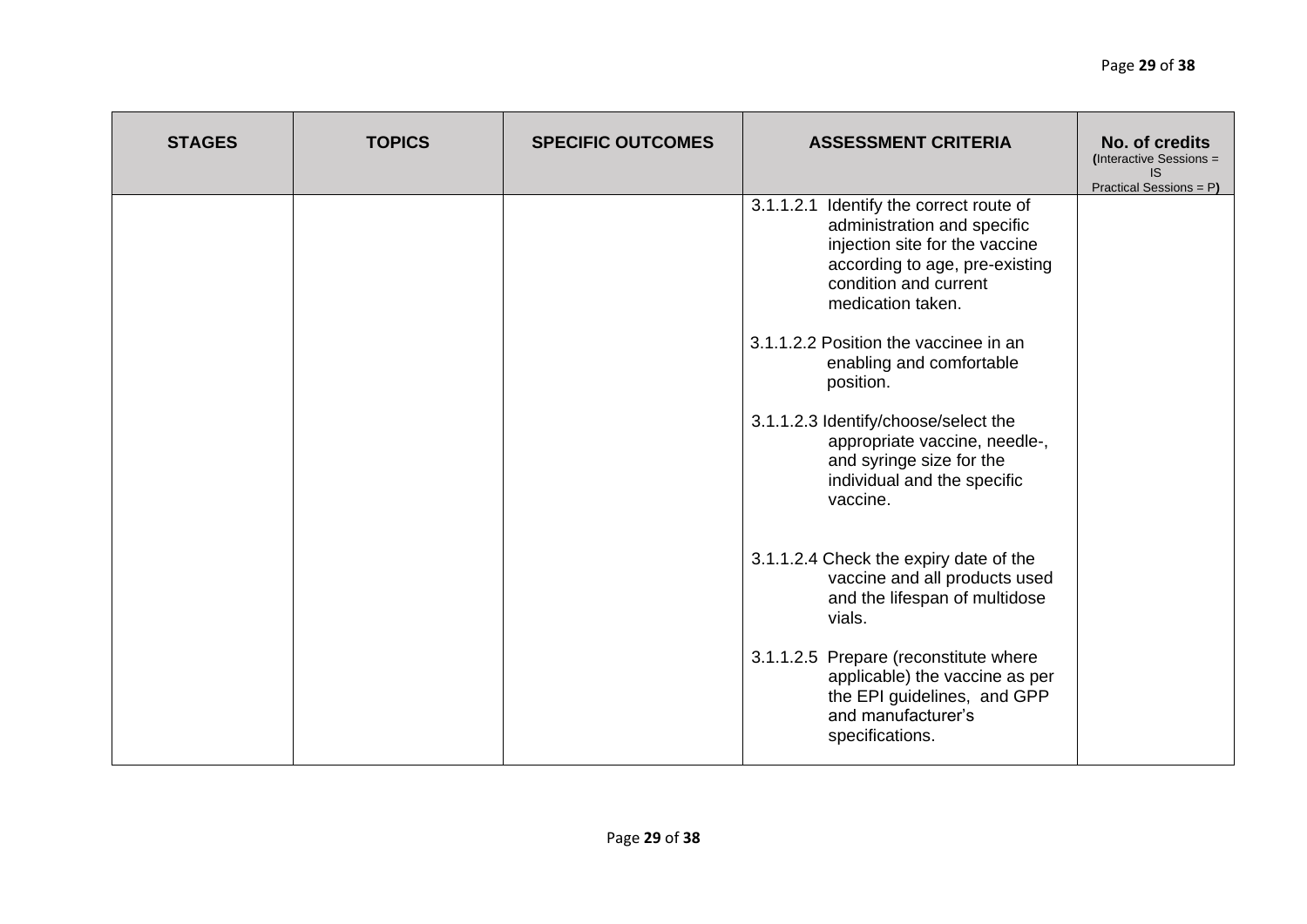| <b>STAGES</b>       | <b>TOPICS</b>                      | <b>SPECIFIC OUTCOMES</b>                                                                                     | <b>ASSESSMENT CRITERIA</b>                                                                                                                                                                                                                                                                                                                                                                                                                                                                                                                                 | No. of credits<br>(Interactive Sessions =<br>IS.<br>Practical Sessions = P) |
|---------------------|------------------------------------|--------------------------------------------------------------------------------------------------------------|------------------------------------------------------------------------------------------------------------------------------------------------------------------------------------------------------------------------------------------------------------------------------------------------------------------------------------------------------------------------------------------------------------------------------------------------------------------------------------------------------------------------------------------------------------|-----------------------------------------------------------------------------|
|                     |                                    |                                                                                                              | 3.1.1.2.6 Draw the accurate dose for<br>administration according to the<br>manufacturer's specifications.                                                                                                                                                                                                                                                                                                                                                                                                                                                  |                                                                             |
|                     | 3.2 Administering the<br>vaccine   | 3.2.1 The learner should be<br>able to safely administer the<br>different types of vaccines.                 | 3.2.1.1<br>Demonstrate appropriate<br>preparation of the injection site.<br>3.2.1.2<br>Demonstrate the ability to safely<br>administer the different types of<br>vaccines, according to the<br>appropriate route of<br>administration, as per EPI<br>guidelines, GPP, and<br>manufacturer's specifications<br>3.2.1.3<br>Demonstrate how to safely<br>discard the needle and the<br>syringe into a sharps container.<br>3.2.1.4 Record the vaccine specific<br>information in the vaccinee's<br>immunisation record, whether<br>electronic or paper-based. | $IS = 0.1$<br>$P = 0.4$                                                     |
| 4. Post-vaccination | 4.1 Counselling and<br>observation | 4.1.1 The learner should be<br>able to provide suitable post-<br>vaccination counselling and<br>observation. | 4.1.1.1 Apply effective and culturally<br>sensitive verbal and written<br>communication in the post-<br>vaccination counselling of the<br>vaccinee/caregiver.                                                                                                                                                                                                                                                                                                                                                                                              | $IS = 0.15$<br>$P = 0$                                                      |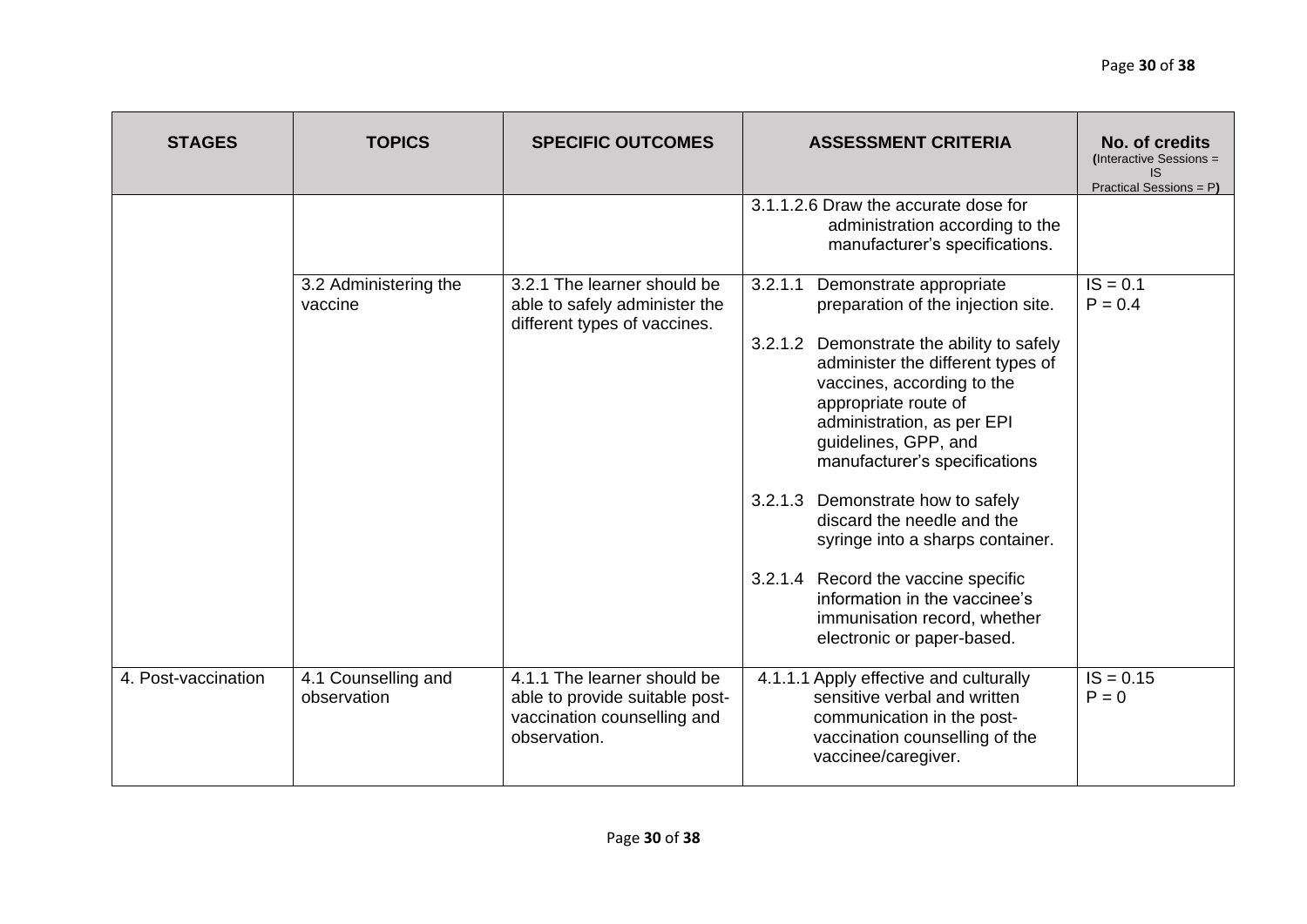| <b>STAGES</b> | <b>TOPICS</b>        | <b>SPECIFIC OUTCOMES</b>                                 | <b>ASSESSMENT CRITERIA</b>                                                                                                                                                                                                           | No. of credits<br>(Interactive Sessions =<br>IS.<br>Practical Sessions = P) |
|---------------|----------------------|----------------------------------------------------------|--------------------------------------------------------------------------------------------------------------------------------------------------------------------------------------------------------------------------------------|-----------------------------------------------------------------------------|
|               |                      |                                                          | 4.1.1.2 Select relevant information to<br>reinforce with the vaccinee /<br>caregiver either verbally or in<br>writing post-vaccination, including<br>potential vaccine responses,<br>what to do if these occur and how<br>to report. |                                                                             |
|               |                      |                                                          | 4.1.1.3 Describe the appropriate post-<br>vaccination observation<br>procedures to follow.                                                                                                                                           |                                                                             |
|               | 4.2 Anaphylaxis and  | 4.2.1 The learner must be                                | Describe the signs and<br>4.2.1.1                                                                                                                                                                                                    | $IS = 0.3$                                                                  |
|               | emergency management | able to provide supportive<br>care for the management of | symptoms of anaphylaxis.                                                                                                                                                                                                             | $P = 0.1$                                                                   |
|               |                      | anaphylaxis.                                             | 4.2.1.2 Distinguish between the signs<br>and symptoms of anaphylaxis,<br>general acute stress response<br>and vasovagal reaction with<br>syncope or fainting, brought on<br>by anxiety or stress, related to<br>immunisation.        |                                                                             |
|               |                      |                                                          | 4.2.1.3 Demonstrate the safe and<br>timeous administration of<br>emergency medicines.                                                                                                                                                |                                                                             |
|               |                      |                                                          | 4.2.1.4 Manage the transfer of the<br>vaccinee to a nearby health care                                                                                                                                                               |                                                                             |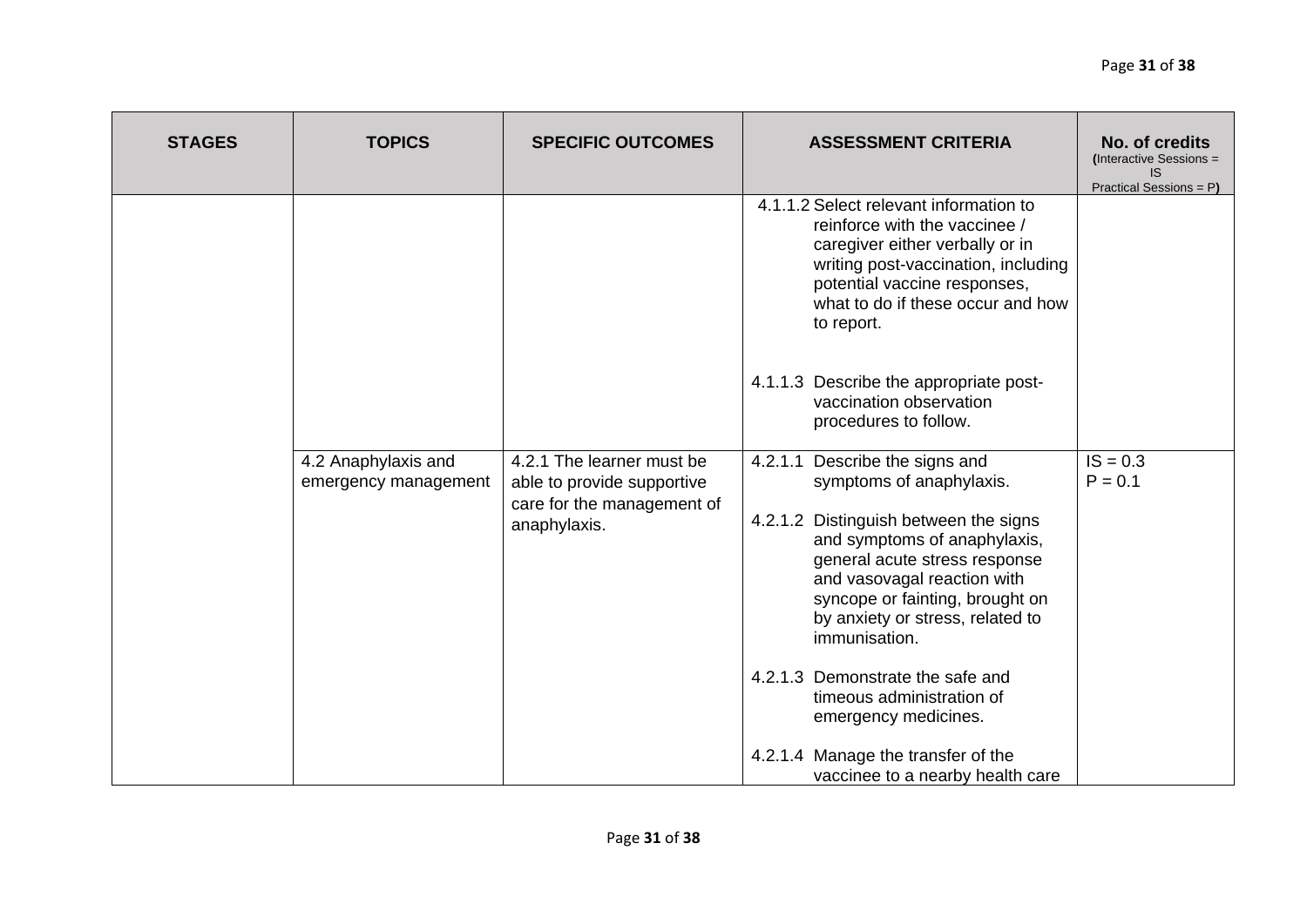| <b>STAGES</b> | <b>TOPICS</b>                                           | <b>SPECIFIC OUTCOMES</b>                                                                                           | <b>ASSESSMENT CRITERIA</b>                                                                                                                                                                                                                                                                                                                                                                                                                                                                                                                                                                                   | No. of credits<br>(Interactive Sessions =<br>IS<br>Practical Sessions = P) |
|---------------|---------------------------------------------------------|--------------------------------------------------------------------------------------------------------------------|--------------------------------------------------------------------------------------------------------------------------------------------------------------------------------------------------------------------------------------------------------------------------------------------------------------------------------------------------------------------------------------------------------------------------------------------------------------------------------------------------------------------------------------------------------------------------------------------------------------|----------------------------------------------------------------------------|
|               |                                                         |                                                                                                                    | facility for further management or<br>observation.                                                                                                                                                                                                                                                                                                                                                                                                                                                                                                                                                           |                                                                            |
|               | 4.3 Adverse events<br>following immunisation<br>(AEFI). | 4.3.1 The learner must be<br>able to identify, manage and<br>advise the vaccinee /<br>caregiver regarding AEFI.    | 4.3.1.1 Differentiate between adverse<br>events resulting from the vaccine<br>or the immunisation process, and<br>coincidental events not due to the<br>vaccine or the immunisation<br>process, but temporally<br>associated with immunisation.<br>4.3.1.2 Describe potential underlying<br>causes for each type of AEFI and<br>understand the link between the<br>AEFI and its cause.<br>4.3.1.3 Distinguish between minor and<br>severe (serious and non-serious)<br>AEFI.<br>4.3.1.4 Identify and describe local and<br>systemic signs and symptoms of<br>AEFI and the appropriate<br>management thereof. | $IS = 0.1$<br>$P = 0$                                                      |
|               | 4.4 Waste disposal.                                     | 4.4.1 The learner must be<br>able to discard biohazardous<br>and general waste in a safe<br>and appropriate manner | 4.4.1.1<br>Demonstrate the procedures for<br>disposing of sharps waste.<br>4.4.1.2<br>Manage the safe disposal of<br>biohazardous and general waste.                                                                                                                                                                                                                                                                                                                                                                                                                                                         | $IS = 0.05$<br>$P = 0.05$                                                  |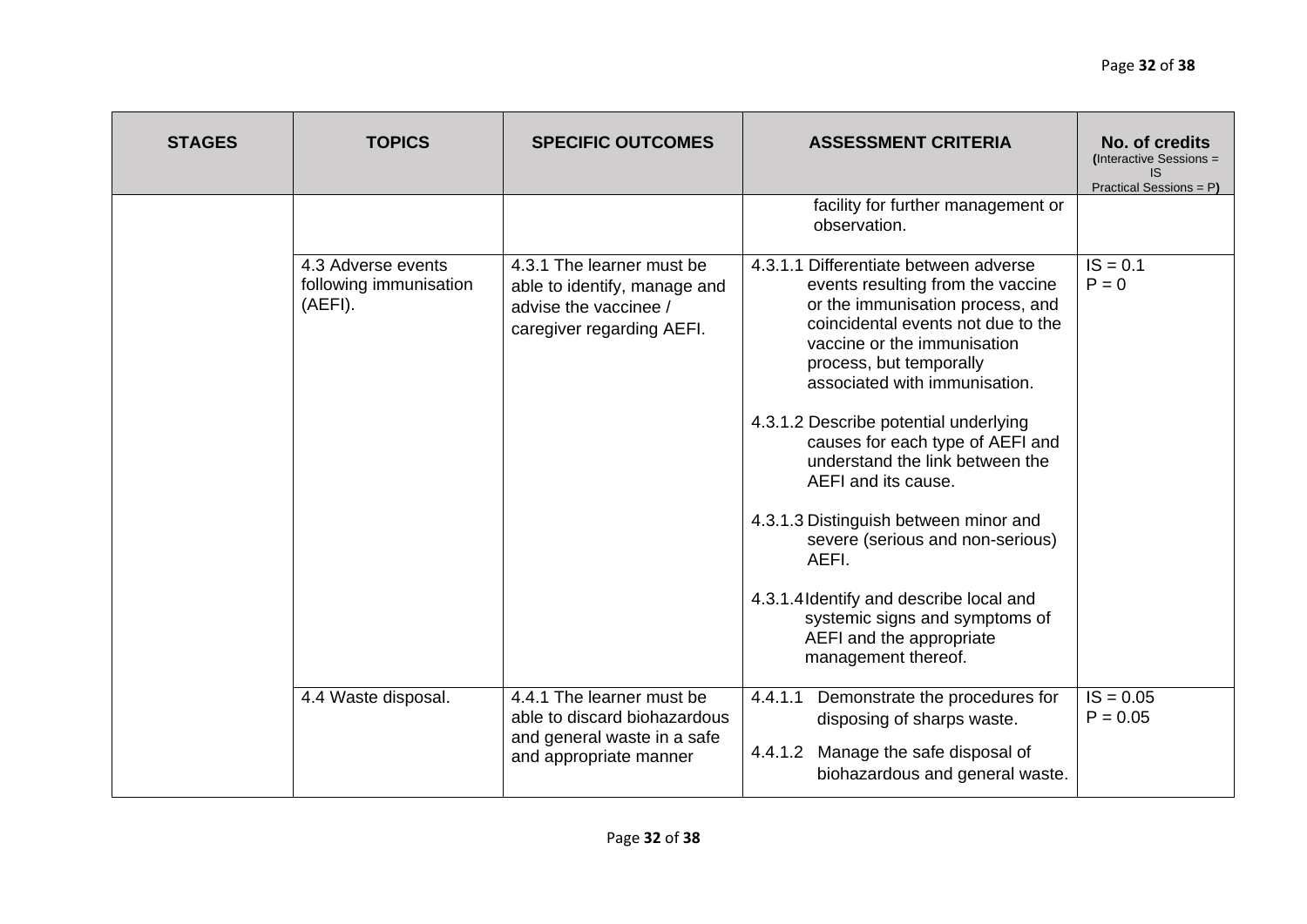| <b>STAGES</b>                   | <b>TOPICS</b>                                    | <b>SPECIFIC OUTCOMES</b>                                                                                                                     | <b>ASSESSMENT CRITERIA</b>                                                                                                                                                                       | No. of credits<br>(Interactive Sessions =<br>IS<br>Practical Sessions = P)                          |                          |
|---------------------------------|--------------------------------------------------|----------------------------------------------------------------------------------------------------------------------------------------------|--------------------------------------------------------------------------------------------------------------------------------------------------------------------------------------------------|-----------------------------------------------------------------------------------------------------|--------------------------|
| 5. Monitoring vaccine<br>safety | 5.1 Vaccine<br>pharmacovigilance                 | 5.1.1 The learner should be<br>able to explain and apply the<br>principles of<br>pharmacovigilance specific to<br>vaccines.                  | 5.1.1.1<br>procedures for the timely<br>the appropriate tools.                                                                                                                                   | Identify and describe the correct<br>reporting of AEFI including using                              | $IS = 0.1$<br>$P = 0$    |
| 6. Data management              | 6.1 Record keeping and<br>documentation          | 6.1.1 The learner should be<br>able to record and document<br>the required/pertinent<br>information specified for<br>vaccine administration. | 6.1.1.1<br>according to GPP.<br>6.1.1.2<br>vaccination programme, the<br>specific data that needs to be<br>recorded and reported to the<br>appropriate authorities.                              | Appropriately record and store<br>vaccinee- and vaccination details<br>Demonstrate knowledge of the | $IS = 0.1$<br>$P = 0.05$ |
| 7. Stakeholder<br>interactions  | 7.1 Expanding access to<br>immunisation services | 7.1.1 The learner should be<br>able to interact appropriately<br>with relevant stakeholders to<br>expand access to<br>immunisation services. | 7.1.1.1<br>establishing a working<br>agreement with relevant<br>stakeholders to render<br>immunisation services in line<br>with written terms and<br>conditions (or service level<br>agreement). | Describe the requirements for                                                                       | $IS = 0.1$<br>$P = 0$    |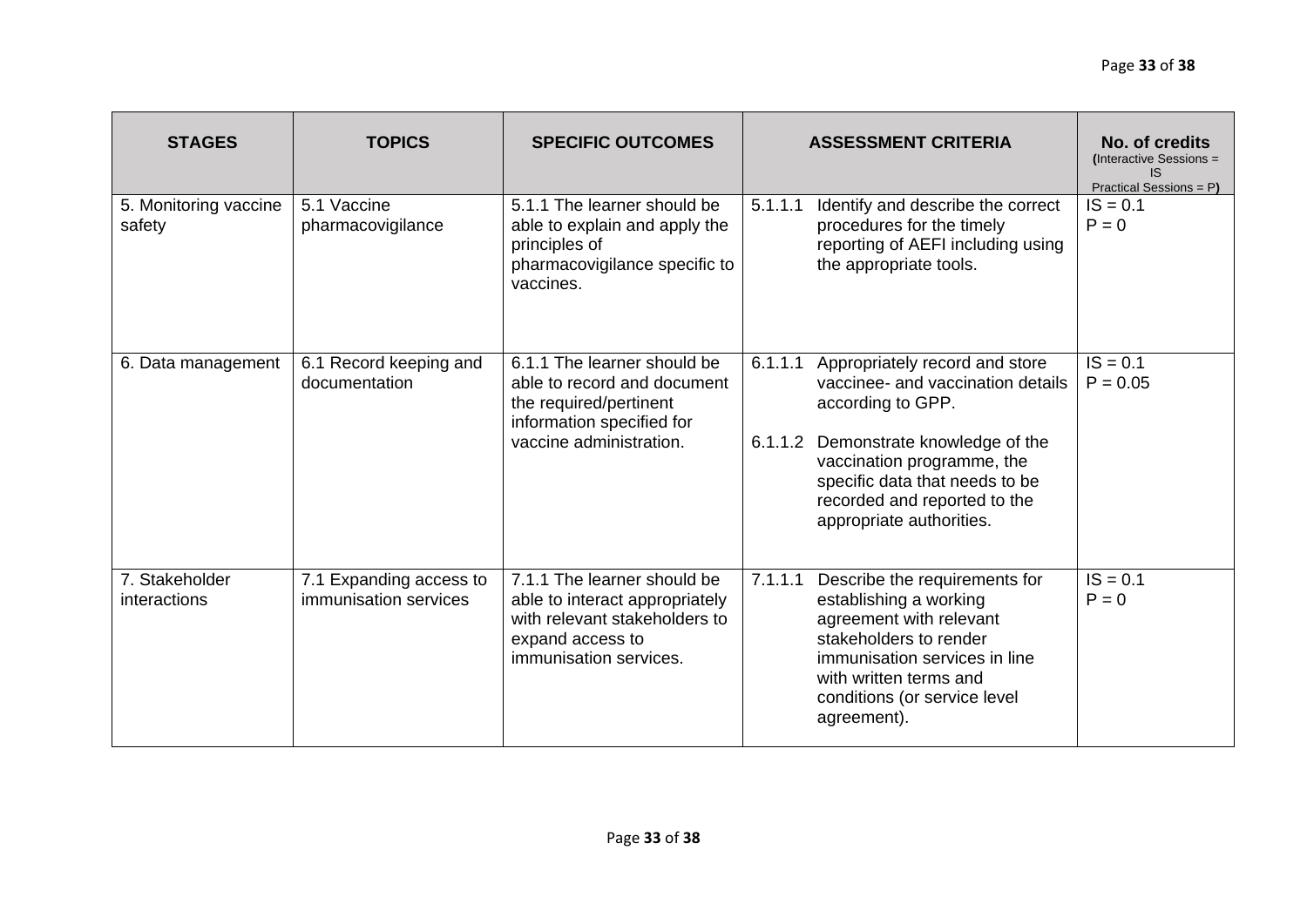# **Abbreviations**

AEFI: Adverse events following immunisation

- EPI: Expanded Programme on Immunisation
- GPP: Good Pharmacy Practice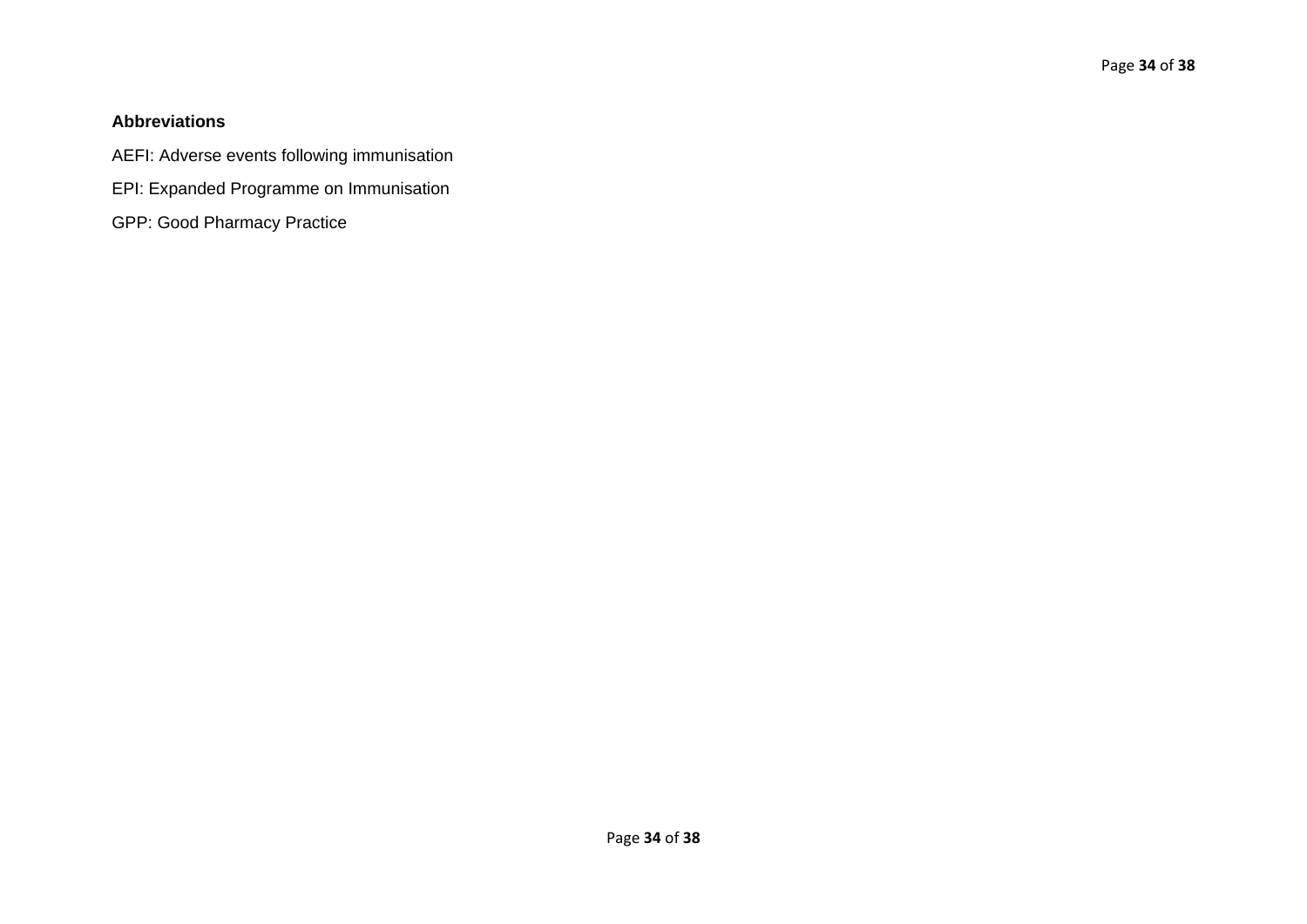#### **9. CRITICAL CROSS-FIELD OUTCOMES**

- Identify, analyse and solve problems related to the provision of immunisation services.
- Work effectively with others as a member of a team of health care professionals in applying immunisation principles to avert vaccine preventable diseases.
- Collect, analyse, organise and critically evaluate information in using evidence-based approaches in the provision of pharmaceutical services and information to enhance Healthcare and pharmacovigilance activities.
- Communicate effectively using visual, and/or language skills in the modes of oral, written and/or practical presentation in a sustained discourse.
- Use science and technology, including informatics, in pharmacies effectively and critically, showing responsibility towards the environment and health of others by promoting ethical conduct in all contexts.
- Educating healthcare workers, the public and patients in an effective way to promote public health.

#### **10. QUALIFICATIONS AND EXPERIENCE OF PRESENTERS/FACILITATORS**

The presenters of the immunisation and injection techniques course must -

- have an undergraduate pharmacy qualification, i.e., Bachelor of Pharmacy (BPharm) degree, or recognised equivalent, plus a relevant postgraduate qualification;
	- o be registered as a Practising Pharmacist with the SAPC; and
	- o have a minimum of 5 years' experience as a Practising Pharmacist and a minimum of three years' experience in the field of study at a higher education training institution.
- In collaboration with a qualified clinician i.e. a medical practitioner or professional nurse (registered with the relevant professional body) with a minimum of three years' practical experience in the practical skills training offered, where required.

### **11. STANDARDS FOR PRESENTATION OF THE IMMUNISATION AND INJECTION TECHNIQUE TRAINING**

The short course on immunisation and injection techniques must be presented by a Higher Education Institution or a Skills Development Provider accredited by the South African Pharmacy Council to offer the course.

#### **12. MODE OF DELIVERY**

The short course on immunisation and injection technique should be presented to practising pharmacists who are employed full-time or part-time. The interactive sessions of the short course should be presented using an online platform or face to face and must be presented in a manner that allows flexible study hours. There should be face to face contact sessions for practical sessions. The Higher Education Institution or the Skills Development Provider must have a reliable electronic platform that makes provision for sharing of study material and resources. This platform must have access control and at a minimum allow for the following: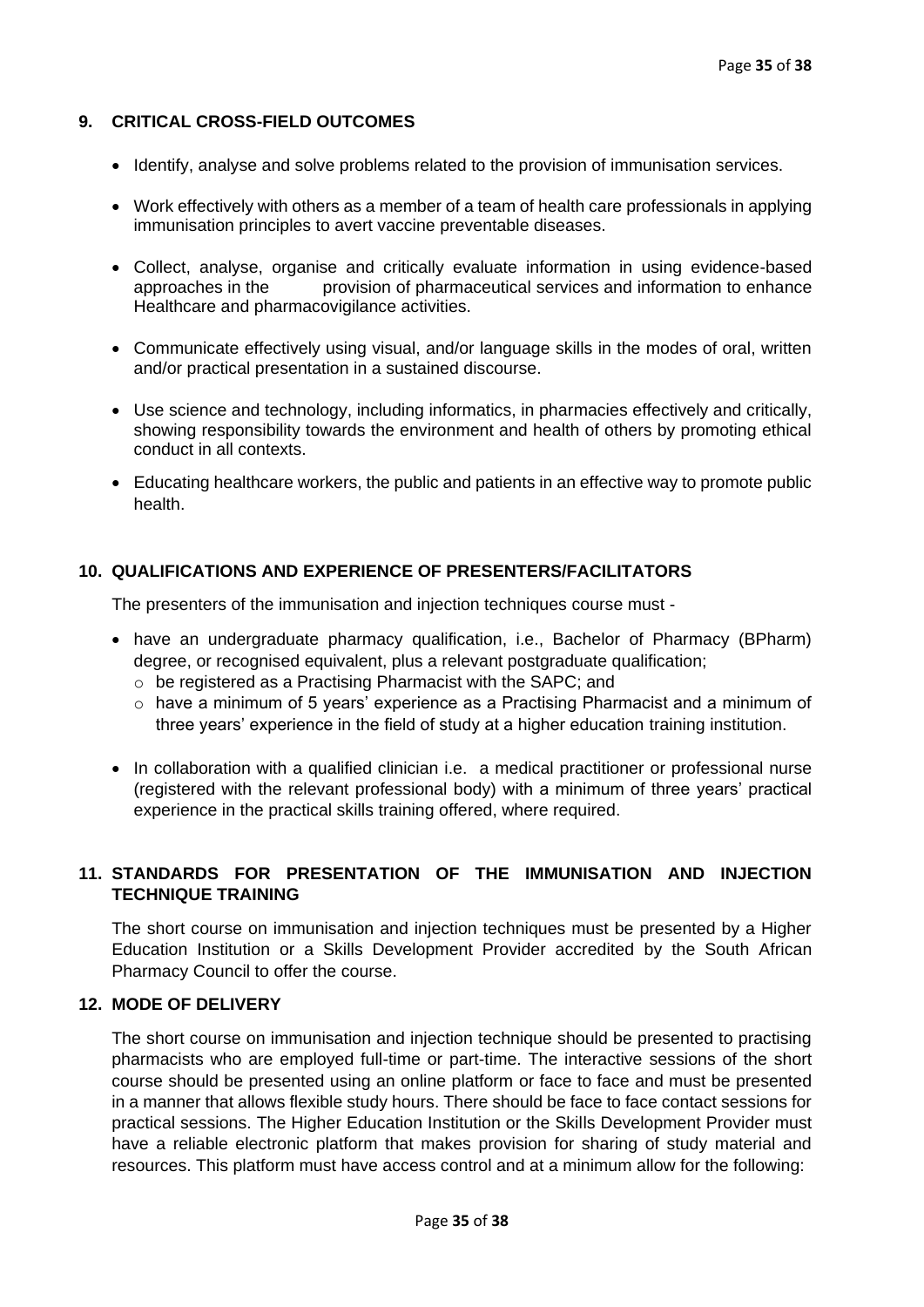- General announcements,
- Communication with students,
- Resources and training material (For example study quides, PowerPoint® presentations, video's),
- Submission of work assignments; and
- Online assessments.

A comprehensive study guide(s) must be available. The study guide(s) must guide the learners through the learning process and should integrate all the topics which form part of each module. Additional textbooks and references must also be used. Reference to additional textbooks and references must also be supplied.

#### **13. ASSESSMENT OF THE IMMUNISATION AND INJECTION TECHNIQUE TRAINING**

The methods of assessment for the course must include both formative and summative assessments. A learner should obtain 70% for the formative assessments on the theory part of the course to be able to write the summative assessment. Formative assessments should include work assignments and summative assessment should include an examination at the end of the course. The examination at the end of the theory part of the course must be in the form of a written/online examination. The assessment at the end of the practical session of the course must be in the form of a practical examination i.e., an objective structured clinical examination. A learner should be able to demonstrate full competence in all techniques, otherwise they should redo the practical assessment.

#### **14. PROCESS OF APPEAL**

An appeal process must be in place in cases where students disagree with the outcome of an assessment (written or practical). The process for appeals against assessment decisions on the demonstration of competence by candidates must be described in the study guide of the course.

#### **15. PROCESS IN CASE OF DISHONESTY AND PLAGIARISM**

Students must be warned against dishonesty and plagiarism. A procedure must be in place to address this kind of misconduct and should be reported to the South African Pharmacy Council.

#### **16. STANDARDS FOR ADMINISTRATION AND RECORD KEEPING**

A student administration system must be available for maintaining and updating detailed information about each enrolled student. Information must include but not be limited to the following:

- Student's full names and surname
- Maiden name (if applicable)
- Identification or passport number
- Contact numbers (cell phone and landline)
- E-mail address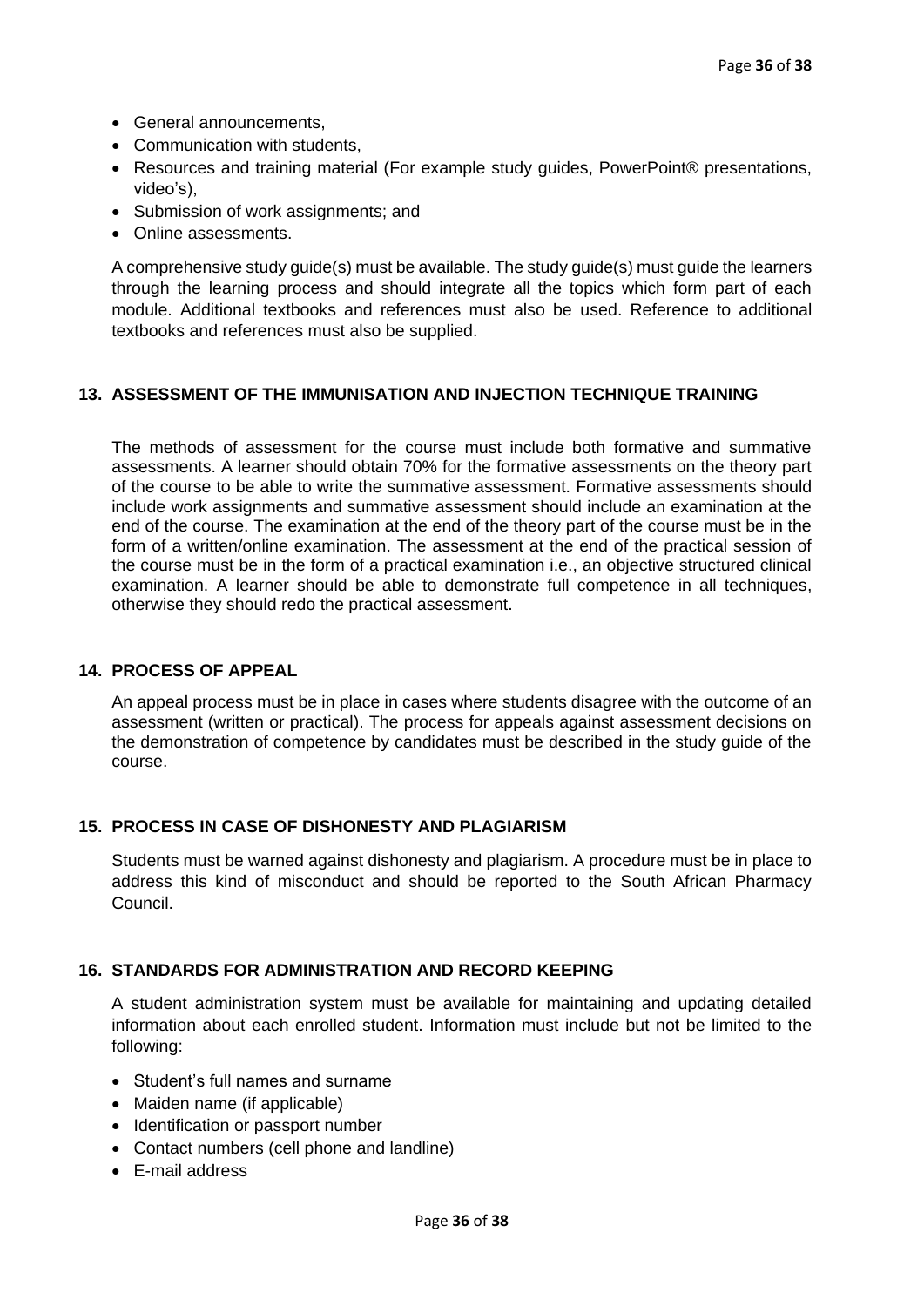- Postal address
- Qualifications
- Past and current employment (indicating work experience in a clinical environment)

The system must include a functionality to generate a document that can be used as "Proof of Registration" for each enrolled student.

The student administration system must also allow for record keeping of the marks that each student has obtained in each of the assessments.

Confidentiality of personal information must be maintained at all times.

### **17. CERTIFICATION METHODS AND PROCEDURES**

Procedures must be in place to ensure that certification of students is managed in a secure and safe manner. The security and accuracy of certificates during printing, filing and distribution must be assured. The following minimum information is required for certification of the immunisation and injection technique course:

- Provider name and/or logo
- Name of the course
- Student's full name (first names followed by surname)
- Student identification
- Date of issue of the certificate
- Signatories

### **18. FACILITIES, EQUIPMENT AND CONSUMABLES**

The physical facilities must be adequate to deliver the theoretical and practical components of the training. For the theoretical training, facilities must include an online teaching and learning platform and suitable venues for lectures where applicable. For the practical training, facilities must include a skills laboratory adequate in size to accommodate the number of learners trained per session. The venue must be suitable to be able to practice and demonstrate competence in the education and counselling of vaccinees and caregivers. The skills laboratory must also provide adequate storeroom facilities for keeping equipment and consumables and must include an area(s) for practice simulations and an area(s) where practical assessments can be conducted.

The equipment in the skills laboratory to deliver practical training must include but not limited to adequate numbers of the following:

- Intramuscular immunisation training pads
- Subcutaneous immunisation training pads
- Cold chain equipment and temperature monitoring devices (e.g., training refrigerator, cold boxes and conditioned ice packs)
- Injectate (e.g. water for injection) in vials and containers representative of the different vaccines to be administered.
- Thermometer to monitor continuous temperature in the cold box and outside refrigerator
- Different needles and syringes suitable for vaccination
- Alcohol swabs, cotton wool balls, gauze swabs, plasters
- Biohazardous materials and sharps disposal containers
- Personal protective equipment i.e., masks and gloves